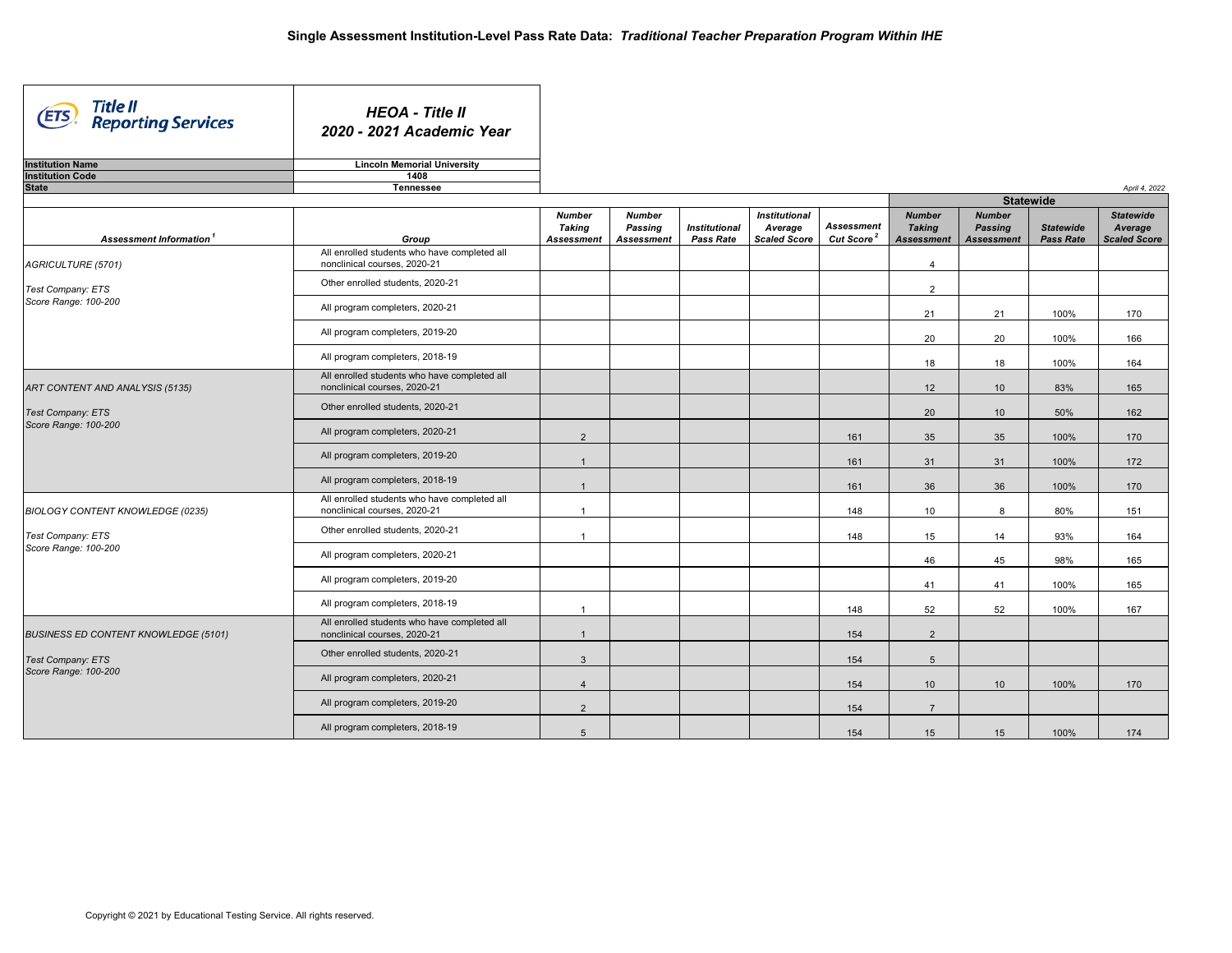| Title II<br>Reporting Services<br>(ETS   | <b>HEOA - Title II</b><br>2020 - 2021 Academic Year                          |                                              |                                               |                                          |                                                        |                                             |                                                     |                                                      |                                      |                                                    |
|------------------------------------------|------------------------------------------------------------------------------|----------------------------------------------|-----------------------------------------------|------------------------------------------|--------------------------------------------------------|---------------------------------------------|-----------------------------------------------------|------------------------------------------------------|--------------------------------------|----------------------------------------------------|
| <b>Institution Name</b>                  | <b>Lincoln Memorial University</b>                                           |                                              |                                               |                                          |                                                        |                                             |                                                     |                                                      |                                      |                                                    |
| <b>Institution Code</b><br><b>State</b>  | 1408<br><b>Tennessee</b>                                                     |                                              |                                               |                                          |                                                        |                                             |                                                     |                                                      |                                      | April 4, 2022                                      |
|                                          |                                                                              |                                              |                                               |                                          |                                                        |                                             |                                                     | <b>Statewide</b>                                     |                                      |                                                    |
| Assessment Information <sup>1</sup>      | Group                                                                        | <b>Number</b><br><b>Taking</b><br>Assessment | <b>Number</b><br>Passing<br><b>Assessment</b> | <b>Institutional</b><br><b>Pass Rate</b> | <b>Institutional</b><br>Average<br><b>Scaled Score</b> | <b>Assessment</b><br>Cut Score <sup>2</sup> | <b>Number</b><br><b>Taking</b><br><b>Assessment</b> | <b>Number</b><br><b>Passing</b><br><b>Assessment</b> | <b>Statewide</b><br><b>Pass Rate</b> | <b>Statewide</b><br>Average<br><b>Scaled Score</b> |
| CHEMISTRY CONTENT KNOWLEDGE (0245)       | All enrolled students who have completed all<br>nonclinical courses, 2020-21 | 3                                            |                                               |                                          |                                                        | 152                                         | 3                                                   |                                                      |                                      |                                                    |
| Test Company: ETS                        | Other enrolled students, 2020-21                                             |                                              |                                               |                                          |                                                        |                                             | 6                                                   |                                                      |                                      |                                                    |
| Score Range: 100-200                     | All program completers, 2020-21                                              |                                              |                                               |                                          |                                                        |                                             | 13                                                  | 11                                                   | 85%                                  | 161                                                |
|                                          | All program completers, 2019-20                                              |                                              |                                               |                                          |                                                        |                                             | 12                                                  | 11                                                   | 92%                                  | 162                                                |
|                                          | All program completers, 2018-19                                              | $\overline{1}$                               |                                               |                                          |                                                        | 152                                         | 17                                                  | 17                                                   | 100%                                 | 168                                                |
| CHINESE (MANDARIN) WORLD LANGUAGE (5665) | All enrolled students who have completed all<br>nonclinical courses, 2020-21 |                                              |                                               |                                          |                                                        |                                             |                                                     |                                                      |                                      |                                                    |
| Test Company: ETS                        | Other enrolled students, 2020-21                                             |                                              |                                               |                                          |                                                        |                                             |                                                     |                                                      |                                      |                                                    |
| Score Range: 100-200                     | All program completers, 2020-21                                              |                                              |                                               |                                          |                                                        |                                             | $\mathbf{1}$                                        |                                                      |                                      |                                                    |
|                                          | All program completers, 2019-20                                              |                                              |                                               |                                          |                                                        |                                             |                                                     |                                                      |                                      |                                                    |
|                                          | All program completers, 2018-19                                              |                                              |                                               |                                          |                                                        |                                             |                                                     |                                                      |                                      |                                                    |
| EARLY CHILDHOOD EDUCATION (5025)         | All enrolled students who have completed all<br>nonclinical courses, 2020-21 |                                              |                                               |                                          |                                                        |                                             | 48                                                  | 47                                                   | 98%                                  | 170                                                |
| Test Company: ETS                        | Other enrolled students, 2020-21                                             |                                              |                                               |                                          |                                                        |                                             | 83                                                  | 79                                                   | 95%                                  | 172                                                |
| Score Range: 100-200                     | All program completers, 2020-21                                              |                                              |                                               |                                          |                                                        |                                             | 155                                                 | 154                                                  | 99%                                  | 174                                                |
|                                          | All program completers, 2019-20                                              |                                              |                                               |                                          |                                                        |                                             | 28                                                  | 28                                                   | 100%                                 | 174                                                |
|                                          | All program completers, 2018-19                                              |                                              |                                               |                                          |                                                        |                                             |                                                     |                                                      |                                      |                                                    |
| EARTH AND SPACE SCIENCES - CK (5571)     | All enrolled students who have completed all<br>nonclinical courses, 2020-21 |                                              |                                               |                                          |                                                        |                                             |                                                     |                                                      |                                      |                                                    |
| Test Company: ETS                        | Other enrolled students, 2020-21                                             |                                              |                                               |                                          |                                                        |                                             |                                                     |                                                      |                                      |                                                    |
| Score Range: 100-200                     | All program completers, 2020-21                                              |                                              |                                               |                                          |                                                        |                                             | 5                                                   |                                                      |                                      |                                                    |
|                                          | All program completers, 2019-20                                              |                                              |                                               |                                          |                                                        |                                             |                                                     |                                                      |                                      |                                                    |
|                                          | All program completers, 2018-19                                              |                                              |                                               |                                          |                                                        |                                             | $\mathbf{3}$                                        |                                                      |                                      |                                                    |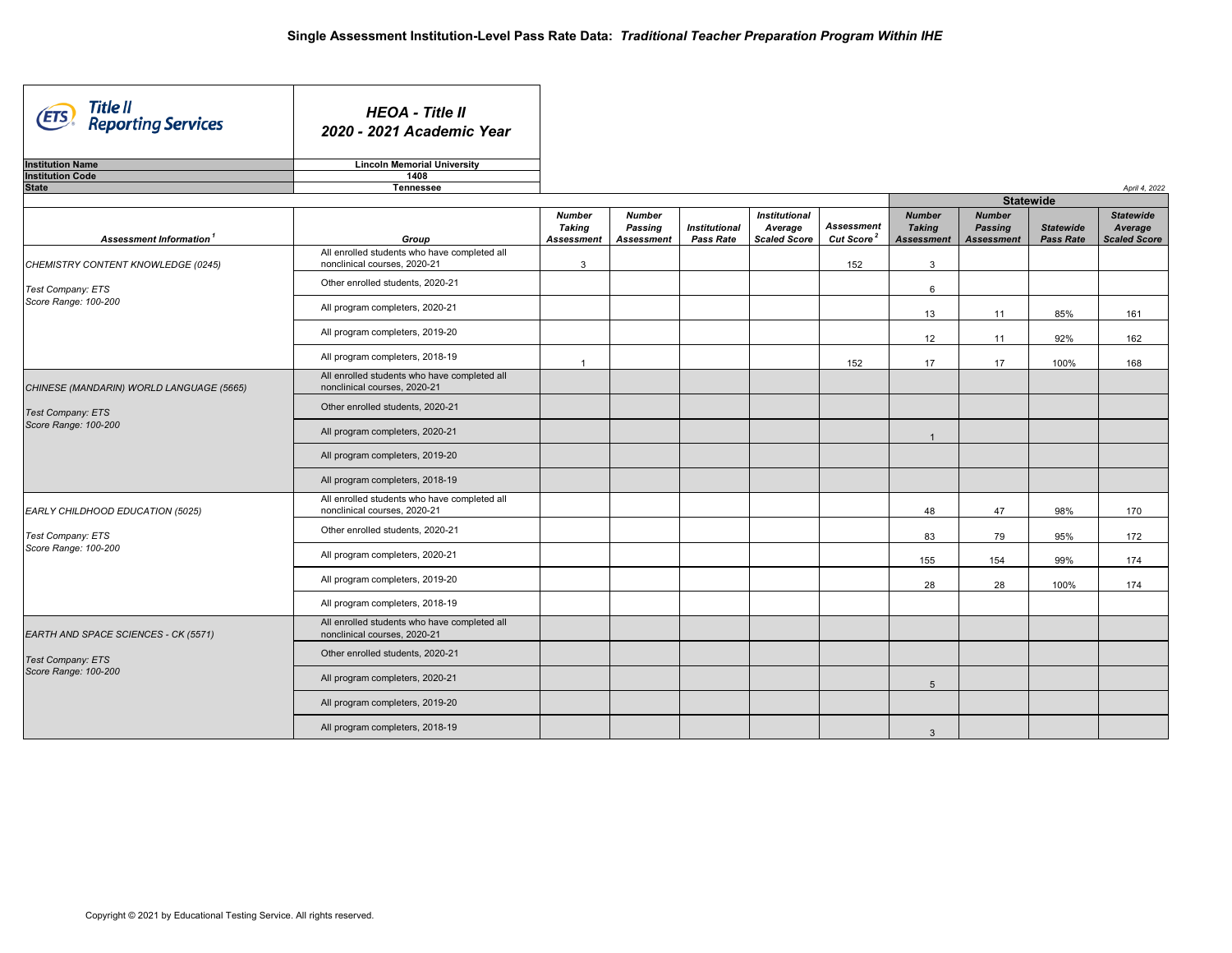| Title II<br>Reporting Services<br>(ETS | <b>HEOA - Title II</b><br>2020 - 2021 Academic Year                          |                                              |                                               |                                          |                                                        |                                             |                                                     |                                                      |                                      |                                                    |
|----------------------------------------|------------------------------------------------------------------------------|----------------------------------------------|-----------------------------------------------|------------------------------------------|--------------------------------------------------------|---------------------------------------------|-----------------------------------------------------|------------------------------------------------------|--------------------------------------|----------------------------------------------------|
| <b>Institution Name</b>                | <b>Lincoln Memorial University</b>                                           |                                              |                                               |                                          |                                                        |                                             |                                                     |                                                      |                                      |                                                    |
| <b>Institution Code</b>                | 1408                                                                         |                                              |                                               |                                          |                                                        |                                             |                                                     |                                                      |                                      |                                                    |
| <b>State</b>                           | <b>Tennessee</b>                                                             |                                              |                                               |                                          |                                                        |                                             |                                                     |                                                      |                                      | April 4, 2022                                      |
|                                        |                                                                              |                                              |                                               |                                          |                                                        |                                             |                                                     |                                                      | <b>Statewide</b>                     |                                                    |
| Assessment Information <sup>1</sup>    | Group                                                                        | <b>Number</b><br>Taking<br><b>Assessment</b> | <b>Number</b><br>Passing<br><b>Assessment</b> | <b>Institutional</b><br><b>Pass Rate</b> | <b>Institutional</b><br>Average<br><b>Scaled Score</b> | <b>Assessment</b><br>Cut Score <sup>2</sup> | <b>Number</b><br><b>Taking</b><br><b>Assessment</b> | <b>Number</b><br><b>Passing</b><br><b>Assessment</b> | <b>Statewide</b><br><b>Pass Rate</b> | <b>Statewide</b><br>Average<br><b>Scaled Score</b> |
| ECONOMICS (5911)                       | All enrolled students who have completed all<br>nonclinical courses, 2020-21 |                                              |                                               |                                          |                                                        |                                             |                                                     |                                                      |                                      |                                                    |
| Test Company: ETS                      | Other enrolled students, 2020-21                                             |                                              |                                               |                                          |                                                        |                                             | $\mathbf{3}$                                        |                                                      |                                      |                                                    |
| Score Range: 100-200                   | All program completers, 2020-21                                              |                                              |                                               |                                          |                                                        |                                             | $\overline{1}$                                      |                                                      |                                      |                                                    |
|                                        | All program completers, 2019-20                                              |                                              |                                               |                                          |                                                        |                                             | $\overline{1}$                                      |                                                      |                                      |                                                    |
|                                        | All program completers, 2018-19                                              |                                              |                                               |                                          |                                                        |                                             | $\overline{1}$                                      |                                                      |                                      |                                                    |
| ED OF DEAF AND HARD OF HEARING (5272)  | All enrolled students who have completed all<br>nonclinical courses, 2020-21 |                                              |                                               |                                          |                                                        |                                             |                                                     |                                                      |                                      |                                                    |
| Test Company: ETS                      | Other enrolled students, 2020-21                                             |                                              |                                               |                                          |                                                        |                                             | 2                                                   |                                                      |                                      |                                                    |
| Score Range: 100-200                   | All program completers, 2020-21                                              |                                              |                                               |                                          |                                                        |                                             | 5                                                   |                                                      |                                      |                                                    |
|                                        | All program completers, 2019-20                                              |                                              |                                               |                                          |                                                        |                                             | 10                                                  | $\mathbf{Q}$                                         | 90%                                  | 168                                                |
|                                        | All program completers, 2018-19                                              |                                              |                                               |                                          |                                                        |                                             | 8                                                   |                                                      |                                      |                                                    |
| EDUCATION OF YOUNG CHILDREN (5024)     | All enrolled students who have completed all<br>nonclinical courses, 2020-21 |                                              |                                               |                                          |                                                        |                                             | 48                                                  | 43                                                   | 90%                                  | 170                                                |
| Test Company: ETS                      | Other enrolled students, 2020-21                                             |                                              |                                               |                                          |                                                        |                                             | 34                                                  | 30                                                   | 88%                                  | 169                                                |
| Score Range: 100-200                   | All program completers, 2020-21                                              |                                              |                                               |                                          |                                                        |                                             | 185                                                 | 179                                                  | 97%                                  | 171                                                |
|                                        | All program completers, 2019-20                                              |                                              |                                               |                                          |                                                        |                                             | 211                                                 | 207                                                  | 98%                                  | 172                                                |
|                                        | All program completers, 2018-19                                              |                                              |                                               |                                          |                                                        |                                             | 168                                                 | 165                                                  | 98%                                  | 172                                                |
| ELEM ED CONTENT KNOWLEDGE (5018)       | All enrolled students who have completed all<br>nonclinical courses, 2020-21 |                                              |                                               |                                          |                                                        |                                             | 14                                                  | 13                                                   | 93%                                  | 173                                                |
| Test Company: ETS                      | Other enrolled students, 2020-21                                             | $\overline{2}$                               |                                               |                                          |                                                        | 163                                         | 23                                                  | 13                                                   | 57%                                  | 160                                                |
| Score Range: 100-200                   | All program completers, 2020-21                                              | $\overline{1}$                               |                                               |                                          |                                                        | 163                                         | 97                                                  | 95                                                   | 98%                                  | 174                                                |
|                                        | All program completers, 2019-20                                              | 14                                           | 14                                            | 100%                                     | 173                                                    | 163                                         | 750                                                 | 739                                                  | 99%                                  | 173                                                |
|                                        | All program completers, 2018-19                                              | 23                                           | 23                                            | 100%                                     | 175                                                    | 163                                         | 1072                                                | 1064                                                 | 99%                                  | 174                                                |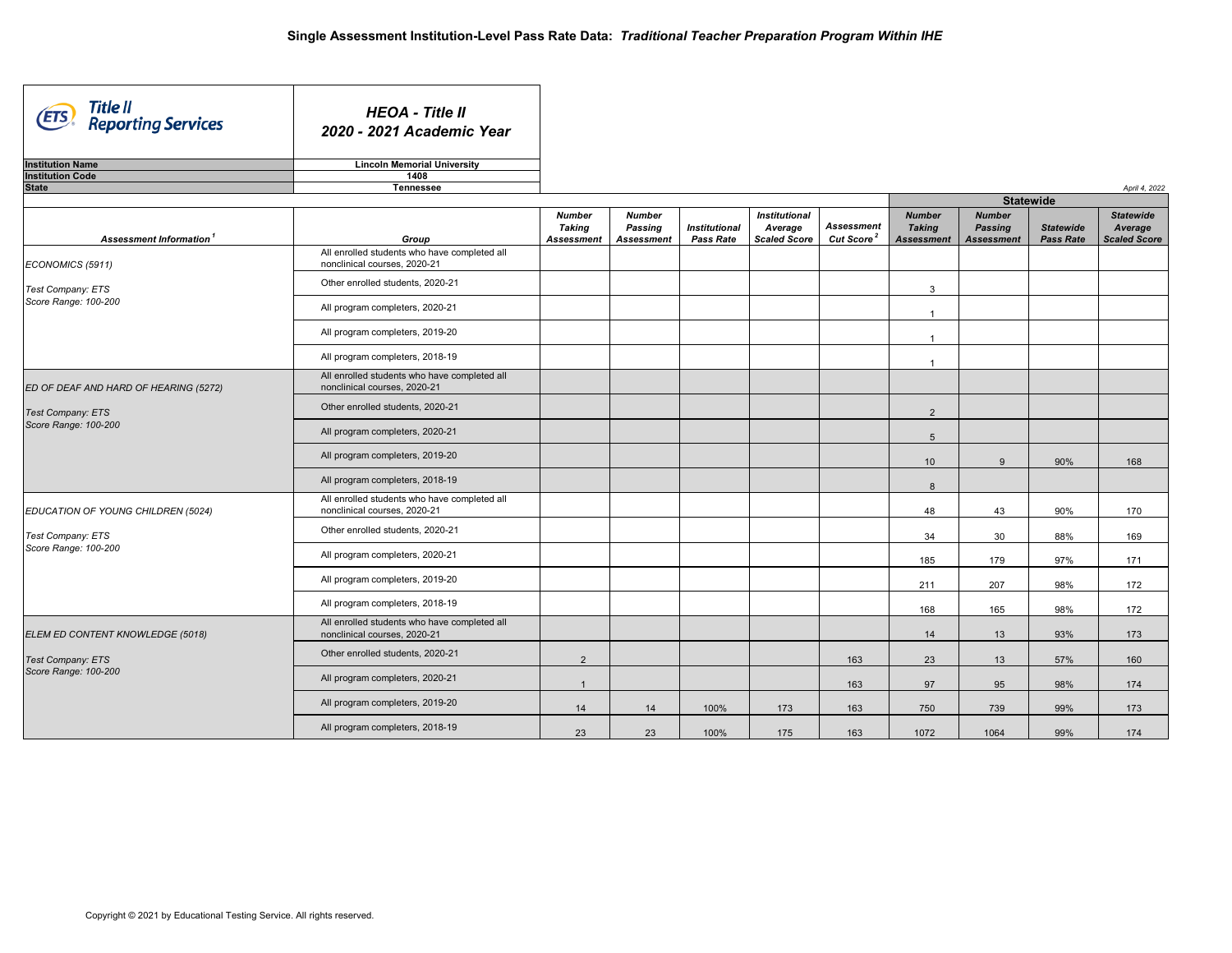| Title II<br>Reporting Services<br>(ETS             | <b>HEOA - Title II</b><br>2020 - 2021 Academic Year                          |                                              |                                        |                                          |                                                        |                                             |                                                     |                                                      |                                      |                                                    |
|----------------------------------------------------|------------------------------------------------------------------------------|----------------------------------------------|----------------------------------------|------------------------------------------|--------------------------------------------------------|---------------------------------------------|-----------------------------------------------------|------------------------------------------------------|--------------------------------------|----------------------------------------------------|
| <b>Institution Name</b><br><b>Institution Code</b> | <b>Lincoln Memorial University</b><br>1408                                   |                                              |                                        |                                          |                                                        |                                             |                                                     |                                                      |                                      |                                                    |
| <b>State</b>                                       | Tennessee                                                                    |                                              |                                        |                                          |                                                        |                                             |                                                     |                                                      |                                      | April 4, 2022                                      |
|                                                    |                                                                              |                                              |                                        |                                          |                                                        |                                             |                                                     | <b>Statewide</b>                                     |                                      |                                                    |
| Assessment Information <sup>1</sup>                | Group                                                                        | <b>Number</b><br>Taking<br><b>Assessment</b> | <b>Number</b><br>Passing<br>Assessment | <b>Institutional</b><br><b>Pass Rate</b> | <b>Institutional</b><br>Average<br><b>Scaled Score</b> | <b>Assessment</b><br>Cut Score <sup>2</sup> | <b>Number</b><br><b>Taking</b><br><b>Assessment</b> | <b>Number</b><br><b>Passing</b><br><b>Assessment</b> | <b>Statewide</b><br><b>Pass Rate</b> | <b>Statewide</b><br>Average<br><b>Scaled Score</b> |
| ELEM ED CURR INSTRUC ASSESSMENT (5017)             | All enrolled students who have completed all<br>nonclinical courses, 2020-21 |                                              |                                        |                                          |                                                        |                                             | $\overline{2}$                                      |                                                      |                                      |                                                    |
| Test Company: ETS                                  | Other enrolled students, 2020-21                                             |                                              |                                        |                                          |                                                        |                                             | 6                                                   |                                                      |                                      |                                                    |
| Score Range: 100-200                               | All program completers, 2020-21                                              | $\overline{1}$                               |                                        |                                          |                                                        | 153                                         | 25                                                  | 24                                                   | 96%                                  | 174                                                |
|                                                    | All program completers, 2019-20                                              | 12                                           | 12                                     | 100%                                     | 171                                                    | 153                                         | 208                                                 | 204                                                  | 98%                                  | 171                                                |
|                                                    | All program completers, 2018-19                                              | 23                                           | 23                                     | 100%                                     | 172                                                    | 153                                         | 891                                                 | 891                                                  | 100%                                 | 172                                                |
| ELEM ED MULTI SUBJ MATHEMATICS (5003)              | All enrolled students who have completed all<br>nonclinical courses, 2020-21 | 10 <sup>1</sup>                              | 8                                      | 80%                                      | 168                                                    | 157                                         | 201                                                 | 185                                                  | 92%                                  | 173                                                |
| Test Company: ETS                                  | Other enrolled students, 2020-21                                             |                                              |                                        |                                          |                                                        |                                             | 360                                                 | 314                                                  | 87%                                  | 175                                                |
| Score Range: 100-200                               | All program completers, 2020-21                                              | 18                                           | 18                                     | 100%                                     | 177                                                    | 157                                         | 778                                                 | 763                                                  | 98%                                  | 177                                                |
|                                                    | All program completers, 2019-20                                              | 12                                           | 12                                     | 100%                                     | 174                                                    | 157                                         | 247                                                 | 238                                                  | 96%                                  | 176                                                |
|                                                    | All program completers, 2018-19                                              | $\mathbf{3}$                                 |                                        |                                          |                                                        | 157                                         | 23                                                  | 21                                                   | 91%                                  | 176                                                |
| ELEM ED MULTI SUBJ READING LANG ARTS (5002)        | All enrolled students who have completed all<br>nonclinical courses, 2020-21 | 10                                           | 9                                      | 90%                                      | 166                                                    | 157                                         | 204                                                 | 189                                                  | 93%                                  | 171                                                |
| Test Company: ETS                                  | Other enrolled students, 2020-21                                             |                                              |                                        |                                          |                                                        |                                             | 354                                                 | 328                                                  | 93%                                  | 171                                                |
| Score Range: 100-200                               | All program completers, 2020-21                                              | 18                                           | 18                                     | 100%                                     | 175                                                    | 157                                         | 776                                                 | 767                                                  | 99%                                  | 172                                                |
|                                                    | All program completers, 2019-20                                              | 12                                           | 12                                     | 100%                                     | 172                                                    | 157                                         | 249                                                 | 245                                                  | 98%                                  | 173                                                |
|                                                    | All program completers, 2018-19                                              | 3                                            |                                        |                                          |                                                        | 157                                         | 22                                                  | 21                                                   | 95%                                  | 175                                                |
| ELEM ED MULTI SUBJ SCIENCES (5005)                 | All enrolled students who have completed all<br>nonclinical courses, 2020-21 | 10 <sup>1</sup>                              | 9                                      | 90%                                      | 168                                                    | 159                                         | 205                                                 | 186                                                  | 91%                                  | 171                                                |
| Test Company: ETS                                  | Other enrolled students, 2020-21                                             |                                              |                                        |                                          |                                                        |                                             | 355                                                 | 295                                                  | 83%                                  | 170                                                |
| Score Range: 100-200                               | All program completers, 2020-21                                              | 18                                           | 18                                     | 100%                                     | 174                                                    | 159                                         | 776                                                 | 757                                                  | 98%                                  | 173                                                |
|                                                    | All program completers, 2019-20                                              | 12                                           | 12                                     | 100%                                     | 168                                                    | 159                                         | 246                                                 | 236                                                  | 96%                                  | 171                                                |
|                                                    | All program completers, 2018-19                                              | $\mathbf{3}$                                 |                                        |                                          |                                                        | 159                                         | 23                                                  | 21                                                   | 91%                                  | 172                                                |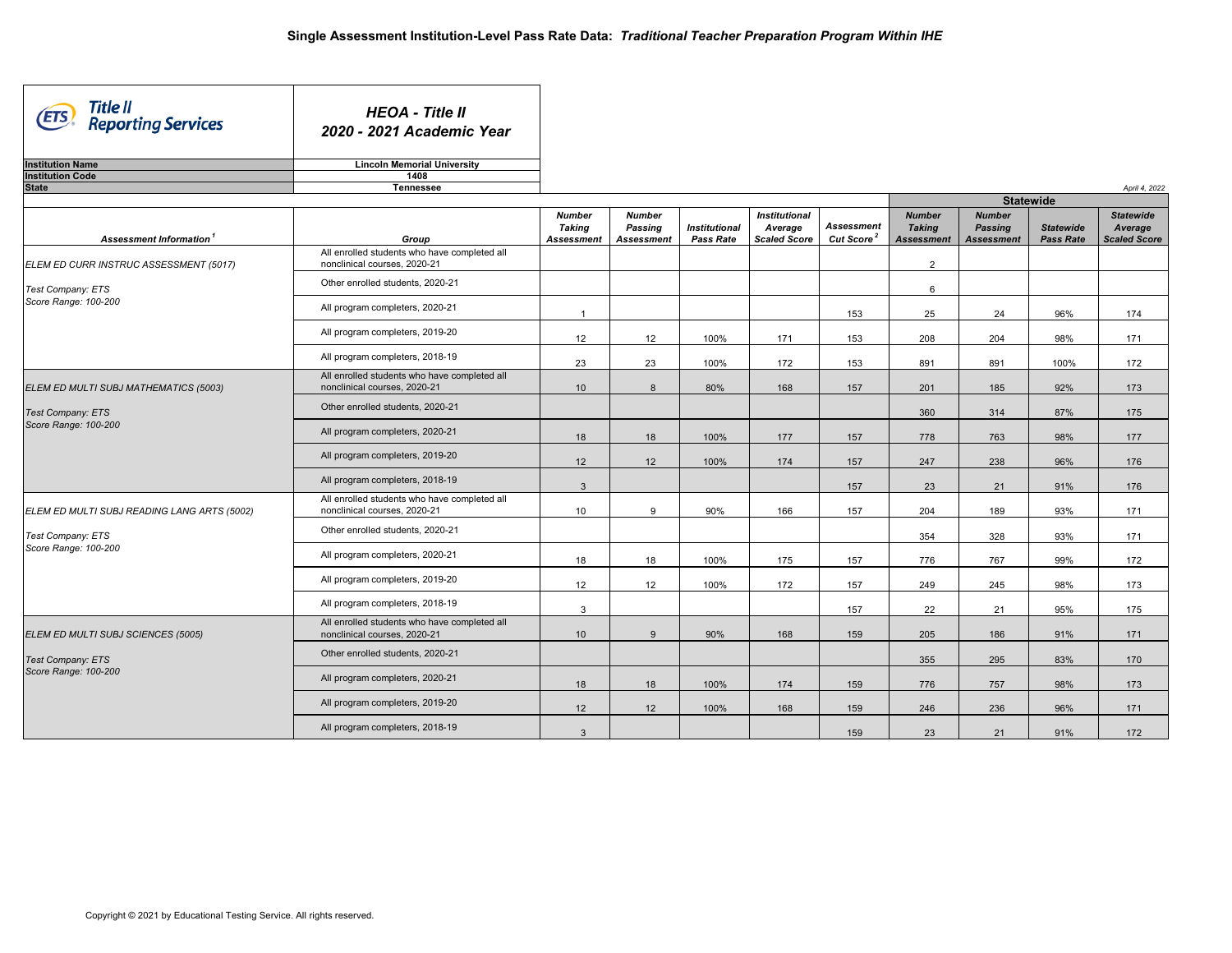| Title II<br>Reporting Services<br><b>ETS</b>            | <b>HEOA - Title II</b><br>2020 - 2021 Academic Year                             |                                                     |                                               |                                          |                                                        |                                             |                                                     |                                                      |                                      |                                                    |
|---------------------------------------------------------|---------------------------------------------------------------------------------|-----------------------------------------------------|-----------------------------------------------|------------------------------------------|--------------------------------------------------------|---------------------------------------------|-----------------------------------------------------|------------------------------------------------------|--------------------------------------|----------------------------------------------------|
| <b>Institution Name</b>                                 | <b>Lincoln Memorial University</b>                                              |                                                     |                                               |                                          |                                                        |                                             |                                                     |                                                      |                                      |                                                    |
| <b>Institution Code</b><br><b>State</b>                 | 1408<br><b>Tennessee</b>                                                        |                                                     |                                               |                                          |                                                        |                                             |                                                     |                                                      |                                      | April 4, 2022                                      |
|                                                         |                                                                                 |                                                     |                                               |                                          |                                                        |                                             |                                                     | <b>Statewide</b>                                     |                                      |                                                    |
| Assessment Information <sup>1</sup>                     | Group                                                                           | <b>Number</b><br><b>Taking</b><br><b>Assessment</b> | <b>Number</b><br>Passing<br><b>Assessment</b> | <b>Institutional</b><br><b>Pass Rate</b> | <b>Institutional</b><br>Average<br><b>Scaled Score</b> | <b>Assessment</b><br>Cut Score <sup>2</sup> | <b>Number</b><br><b>Taking</b><br><b>Assessment</b> | <b>Number</b><br><b>Passing</b><br><b>Assessment</b> | <b>Statewide</b><br><b>Pass Rate</b> | <b>Statewide</b><br>Average<br><b>Scaled Score</b> |
| ELEM ED MULTI SUBJ SOCIAL STUDIES (5004)                | All enrolled students who have completed all<br>nonclinical courses, 2020-21    | 10                                                  | 8                                             | 80%                                      | 164                                                    | 155                                         | 202                                                 | 177                                                  | 88%                                  | 167                                                |
| Test Company: ETS                                       | Other enrolled students, 2020-21                                                |                                                     |                                               |                                          |                                                        |                                             | 346                                                 | 282                                                  | 82%                                  | 166                                                |
| Score Range: 100-200                                    | All program completers, 2020-21                                                 | 18                                                  | 18                                            | 100%                                     | 171                                                    | 155                                         | 775                                                 | 745                                                  | 96%                                  | 168                                                |
|                                                         | All program completers, 2019-20                                                 | 12                                                  | 12                                            | 100%                                     | 168                                                    | 155                                         | 247                                                 | 236                                                  | 96%                                  | 167                                                |
|                                                         | All program completers, 2018-19<br>All enrolled students who have completed all | 3                                                   |                                               |                                          |                                                        | 155                                         | 22                                                  | 21                                                   | 95%                                  | 174                                                |
| ENGLISH LANGUAGE ARTS: CK (5038)                        | nonclinical courses, 2020-21                                                    | $\overline{4}$                                      |                                               |                                          |                                                        | 167                                         | 29                                                  | 28                                                   | 97%                                  | 180                                                |
| Test Company: ETS<br>Score Range: 100-200               | Other enrolled students, 2020-21                                                | $\mathbf{3}$                                        |                                               |                                          |                                                        | 167                                         | 84                                                  | 76                                                   | 90%                                  | 178                                                |
|                                                         | All program completers, 2020-21                                                 | 2                                                   |                                               |                                          |                                                        | 167                                         | 130                                                 | 125                                                  | 96%                                  | 181                                                |
|                                                         | All program completers, 2019-20                                                 | 8                                                   |                                               |                                          |                                                        | 167                                         | 130                                                 | 129                                                  | 99%                                  | 180                                                |
|                                                         | All program completers, 2018-19                                                 | $\mathbf{3}$                                        |                                               |                                          |                                                        | 167                                         | 137                                                 | 137                                                  | 100%                                 | 181                                                |
| ENGLISH TO SPEAKERS OF OTHER LANGUAGES (DISC)<br>(5361) | All enrolled students who have completed all<br>nonclinical courses, 2020-21    |                                                     |                                               |                                          |                                                        |                                             |                                                     |                                                      |                                      |                                                    |
| Test Company: ETS<br>Score Range: 100-200               | Other enrolled students, 2020-21                                                |                                                     |                                               |                                          |                                                        |                                             |                                                     |                                                      |                                      |                                                    |
|                                                         | All program completers, 2020-21                                                 |                                                     |                                               |                                          |                                                        |                                             |                                                     |                                                      |                                      |                                                    |
|                                                         | All program completers, 2019-20                                                 |                                                     |                                               |                                          |                                                        |                                             |                                                     |                                                      |                                      |                                                    |
|                                                         | All program completers, 2018-19<br>All enrolled students who have completed all |                                                     |                                               |                                          |                                                        |                                             | $\mathbf{1}$                                        |                                                      |                                      |                                                    |
| ENGLISH TO SPEAKERS OF OTHER LANGUAGES (5362)           | nonclinical courses, 2020-21                                                    |                                                     |                                               |                                          |                                                        |                                             | 39                                                  | 38                                                   | 97%                                  | 173                                                |
| Test Company: ETS<br>Score Range: 100-200               | Other enrolled students, 2020-21                                                |                                                     |                                               |                                          |                                                        |                                             | 38                                                  | 36                                                   | 95%                                  | 174                                                |
|                                                         | All program completers, 2020-21                                                 |                                                     |                                               |                                          |                                                        |                                             | 59                                                  | 59                                                   | 100%                                 | 179                                                |
|                                                         | All program completers, 2019-20                                                 |                                                     |                                               |                                          |                                                        |                                             | 60                                                  | 60                                                   | 100%                                 | 177                                                |
|                                                         | All program completers, 2018-19                                                 |                                                     |                                               |                                          |                                                        |                                             | 83                                                  | 83                                                   | 100%                                 | 176                                                |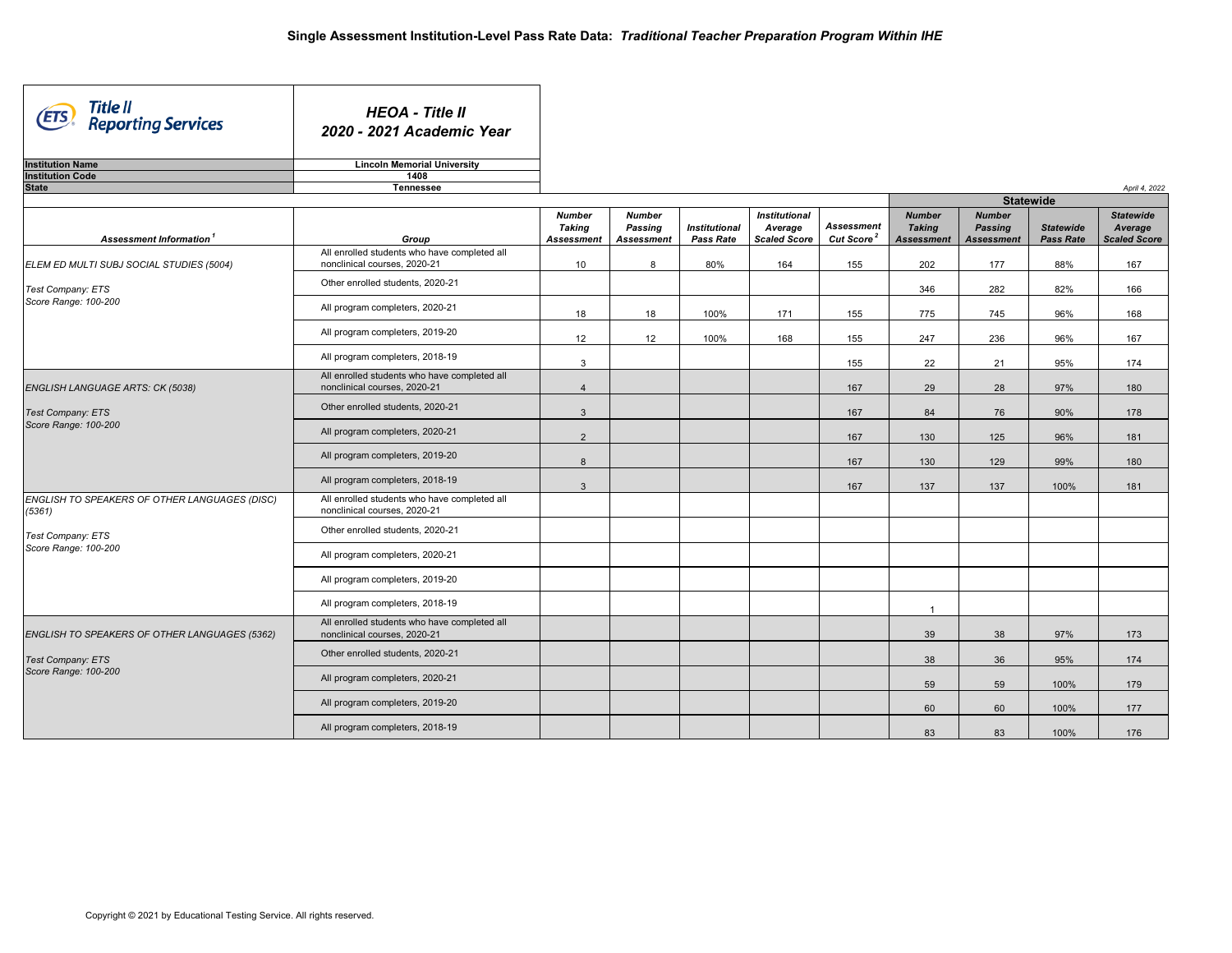| Title II<br>Reporting Services<br><b>ETS</b> | <b>HEOA - Title II</b><br>2020 - 2021 Academic Year                          |                                              |                                               |                                          |                                                        |                                             |                                                     |                                                      |                                      |                                                    |
|----------------------------------------------|------------------------------------------------------------------------------|----------------------------------------------|-----------------------------------------------|------------------------------------------|--------------------------------------------------------|---------------------------------------------|-----------------------------------------------------|------------------------------------------------------|--------------------------------------|----------------------------------------------------|
| <b>Institution Name</b>                      | <b>Lincoln Memorial University</b>                                           |                                              |                                               |                                          |                                                        |                                             |                                                     |                                                      |                                      |                                                    |
| <b>Institution Code</b>                      | 1408                                                                         |                                              |                                               |                                          |                                                        |                                             |                                                     |                                                      |                                      |                                                    |
| <b>State</b>                                 | Tennessee                                                                    |                                              |                                               |                                          |                                                        |                                             |                                                     |                                                      |                                      | April 4, 2022                                      |
|                                              |                                                                              |                                              |                                               |                                          |                                                        |                                             |                                                     |                                                      | <b>Statewide</b>                     |                                                    |
| Assessment Information <sup>1</sup>          | Group                                                                        | <b>Number</b><br>Taking<br><b>Assessment</b> | <b>Number</b><br>Passing<br><b>Assessment</b> | <b>Institutional</b><br><b>Pass Rate</b> | <b>Institutional</b><br>Average<br><b>Scaled Score</b> | <b>Assessment</b><br>Cut Score <sup>2</sup> | <b>Number</b><br><b>Taking</b><br><b>Assessment</b> | <b>Number</b><br><b>Passing</b><br><b>Assessment</b> | <b>Statewide</b><br><b>Pass Rate</b> | <b>Statewide</b><br>Average<br><b>Scaled Score</b> |
| FAMILY AND CONSUMER SCIENCES (5122)          | All enrolled students who have completed all<br>nonclinical courses, 2020-21 |                                              |                                               |                                          |                                                        |                                             |                                                     |                                                      |                                      |                                                    |
| Test Company: ETS                            | Other enrolled students, 2020-21                                             |                                              |                                               |                                          |                                                        |                                             | $\overline{1}$                                      |                                                      |                                      |                                                    |
| Score Range: 100-200                         | All program completers, 2020-21                                              |                                              |                                               |                                          |                                                        |                                             | 2                                                   |                                                      |                                      |                                                    |
|                                              | All program completers, 2019-20                                              |                                              |                                               |                                          |                                                        |                                             | $6\phantom{1}$                                      |                                                      |                                      |                                                    |
|                                              | All program completers, 2018-19                                              |                                              |                                               |                                          |                                                        |                                             | $\overline{1}$                                      |                                                      |                                      |                                                    |
| FRENCH WORLD LANGUAGE (5174)                 | All enrolled students who have completed all<br>nonclinical courses, 2020-21 |                                              |                                               |                                          |                                                        |                                             |                                                     |                                                      |                                      |                                                    |
| Test Company: ETS                            | Other enrolled students, 2020-21                                             |                                              |                                               |                                          |                                                        |                                             | $\overline{2}$                                      |                                                      |                                      |                                                    |
| Score Range: 100-200                         | All program completers, 2020-21                                              |                                              |                                               |                                          |                                                        |                                             | $\overline{1}$                                      |                                                      |                                      |                                                    |
|                                              | All program completers, 2019-20                                              |                                              |                                               |                                          |                                                        |                                             |                                                     |                                                      |                                      |                                                    |
|                                              | All program completers, 2018-19                                              |                                              |                                               |                                          |                                                        |                                             | 2                                                   |                                                      |                                      |                                                    |
| GEOGRAPHY (5921)                             | All enrolled students who have completed all<br>nonclinical courses, 2020-21 |                                              |                                               |                                          |                                                        |                                             | $\overline{1}$                                      |                                                      |                                      |                                                    |
| Test Company: ETS                            | Other enrolled students, 2020-21                                             |                                              |                                               |                                          |                                                        |                                             | $\overline{2}$                                      |                                                      |                                      |                                                    |
| Score Range: 100-200                         | All program completers, 2020-21                                              |                                              |                                               |                                          |                                                        |                                             |                                                     |                                                      |                                      |                                                    |
|                                              | All program completers, 2019-20                                              |                                              |                                               |                                          |                                                        |                                             | 5                                                   |                                                      |                                      |                                                    |
|                                              | All program completers, 2018-19                                              |                                              |                                               |                                          |                                                        |                                             | 2                                                   |                                                      |                                      |                                                    |
| <b>GERMAN WORLD LANGUAGE (5183)</b>          | All enrolled students who have completed all<br>nonclinical courses, 2020-21 |                                              |                                               |                                          |                                                        |                                             |                                                     |                                                      |                                      |                                                    |
| Test Company: ETS                            | Other enrolled students, 2020-21                                             |                                              |                                               |                                          |                                                        |                                             | $\overline{2}$                                      |                                                      |                                      |                                                    |
| Score Range: 100-200                         | All program completers, 2020-21                                              |                                              |                                               |                                          |                                                        |                                             | $\overline{3}$                                      |                                                      |                                      |                                                    |
|                                              | All program completers, 2019-20                                              |                                              |                                               |                                          |                                                        |                                             |                                                     |                                                      |                                      |                                                    |
|                                              | All program completers, 2018-19                                              |                                              |                                               |                                          |                                                        |                                             |                                                     |                                                      |                                      |                                                    |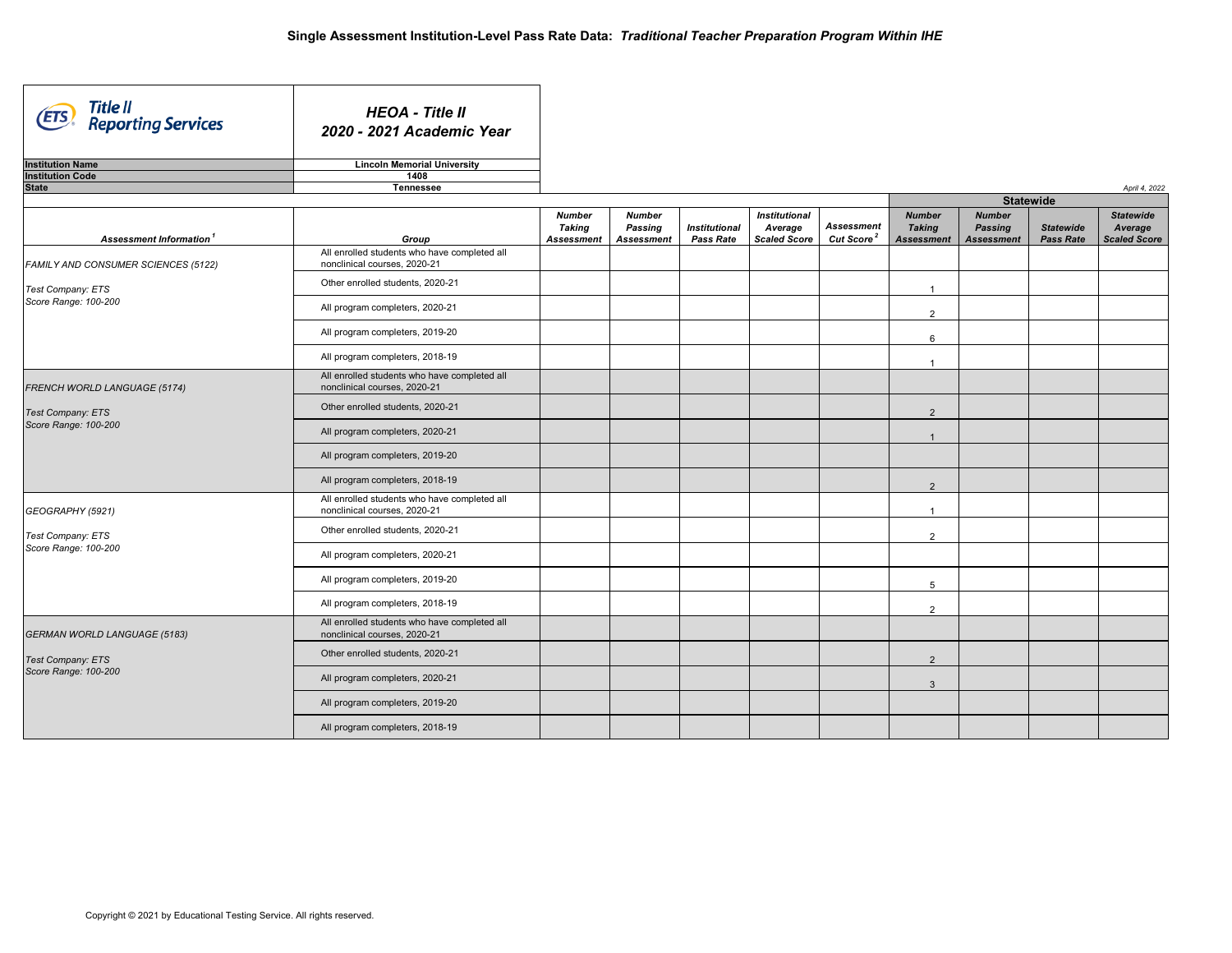| Title II<br>Reporting Services<br>(ETS | <b>HEOA - Title II</b><br>2020 - 2021 Academic Year                          |                                              |                                               |                                          |                                                        |                                      |                                                     |                                                      |                               |                                                    |
|----------------------------------------|------------------------------------------------------------------------------|----------------------------------------------|-----------------------------------------------|------------------------------------------|--------------------------------------------------------|--------------------------------------|-----------------------------------------------------|------------------------------------------------------|-------------------------------|----------------------------------------------------|
| <b>Institution Name</b>                | <b>Lincoln Memorial University</b>                                           |                                              |                                               |                                          |                                                        |                                      |                                                     |                                                      |                               |                                                    |
| <b>Institution Code</b>                | 1408                                                                         |                                              |                                               |                                          |                                                        |                                      |                                                     |                                                      |                               |                                                    |
| <b>State</b>                           | Tennessee                                                                    |                                              |                                               |                                          |                                                        |                                      |                                                     |                                                      |                               | April 4, 2022                                      |
|                                        |                                                                              |                                              |                                               |                                          |                                                        |                                      |                                                     | <b>Statewide</b>                                     |                               |                                                    |
| Assessment Information <sup>1</sup>    | Group                                                                        | <b>Number</b><br>Taking<br><b>Assessment</b> | <b>Number</b><br>Passing<br><b>Assessment</b> | <b>Institutional</b><br><b>Pass Rate</b> | <b>Institutional</b><br>Average<br><b>Scaled Score</b> | Assessment<br>Cut Score <sup>2</sup> | <b>Number</b><br><b>Taking</b><br><b>Assessment</b> | <b>Number</b><br><b>Passing</b><br><b>Assessment</b> | <b>Statewide</b><br>Pass Rate | <b>Statewide</b><br>Average<br><b>Scaled Score</b> |
| GIFTED EDUCATION (5358)                | All enrolled students who have completed all<br>nonclinical courses, 2020-21 |                                              |                                               |                                          |                                                        |                                      |                                                     |                                                      |                               |                                                    |
| Test Company: ETS                      | Other enrolled students, 2020-21                                             |                                              |                                               |                                          |                                                        |                                      |                                                     |                                                      |                               |                                                    |
| Score Range: 100-200                   | All program completers, 2020-21                                              |                                              |                                               |                                          |                                                        |                                      | $\overline{1}$                                      |                                                      |                               |                                                    |
|                                        | All program completers, 2019-20                                              |                                              |                                               |                                          |                                                        |                                      |                                                     |                                                      |                               |                                                    |
|                                        | All program completers, 2018-19                                              |                                              |                                               |                                          |                                                        |                                      |                                                     |                                                      |                               |                                                    |
| GOVERNMENT POLITICAL SCIENCE (5931)    | All enrolled students who have completed all<br>nonclinical courses, 2020-21 |                                              |                                               |                                          |                                                        |                                      |                                                     |                                                      |                               |                                                    |
| Test Company: ETS                      | Other enrolled students, 2020-21                                             |                                              |                                               |                                          |                                                        |                                      | 6                                                   |                                                      |                               |                                                    |
| Score Range: 100-200                   | All program completers, 2020-21                                              |                                              |                                               |                                          |                                                        |                                      | 5                                                   |                                                      |                               |                                                    |
|                                        | All program completers, 2019-20                                              |                                              |                                               |                                          |                                                        |                                      | $\overline{7}$                                      |                                                      |                               |                                                    |
|                                        | All program completers, 2018-19                                              |                                              |                                               |                                          |                                                        |                                      | 14                                                  | 14                                                   | 100%                          | 172                                                |
| HEALTH EDUCATION (5551)                | All enrolled students who have completed all<br>nonclinical courses, 2020-21 |                                              |                                               |                                          |                                                        |                                      | $\mathbf{3}$                                        |                                                      |                               |                                                    |
| Test Company: ETS                      | Other enrolled students, 2020-21                                             |                                              |                                               |                                          |                                                        |                                      | $\mathbf{3}$                                        |                                                      |                               |                                                    |
| Score Range: 100-200                   | All program completers, 2020-21                                              |                                              |                                               |                                          |                                                        |                                      | 23                                                  | 23                                                   | 100%                          | 162                                                |
|                                        | All program completers, 2019-20                                              |                                              |                                               |                                          |                                                        |                                      | 15                                                  | 15                                                   | 100%                          | 168                                                |
|                                        | All program completers, 2018-19                                              |                                              |                                               |                                          |                                                        |                                      | 22                                                  | 22                                                   | 100%                          | 161                                                |
| LATIN (5601)                           | All enrolled students who have completed all<br>nonclinical courses, 2020-21 |                                              |                                               |                                          |                                                        |                                      |                                                     |                                                      |                               |                                                    |
| Test Company: ETS                      | Other enrolled students, 2020-21                                             |                                              |                                               |                                          |                                                        |                                      |                                                     |                                                      |                               |                                                    |
| Score Range: 100-200                   | All program completers, 2020-21                                              |                                              |                                               |                                          |                                                        |                                      |                                                     |                                                      |                               |                                                    |
|                                        | All program completers, 2019-20                                              |                                              |                                               |                                          |                                                        |                                      |                                                     |                                                      |                               |                                                    |
|                                        | All program completers, 2018-19                                              |                                              |                                               |                                          |                                                        |                                      | 2                                                   |                                                      |                               |                                                    |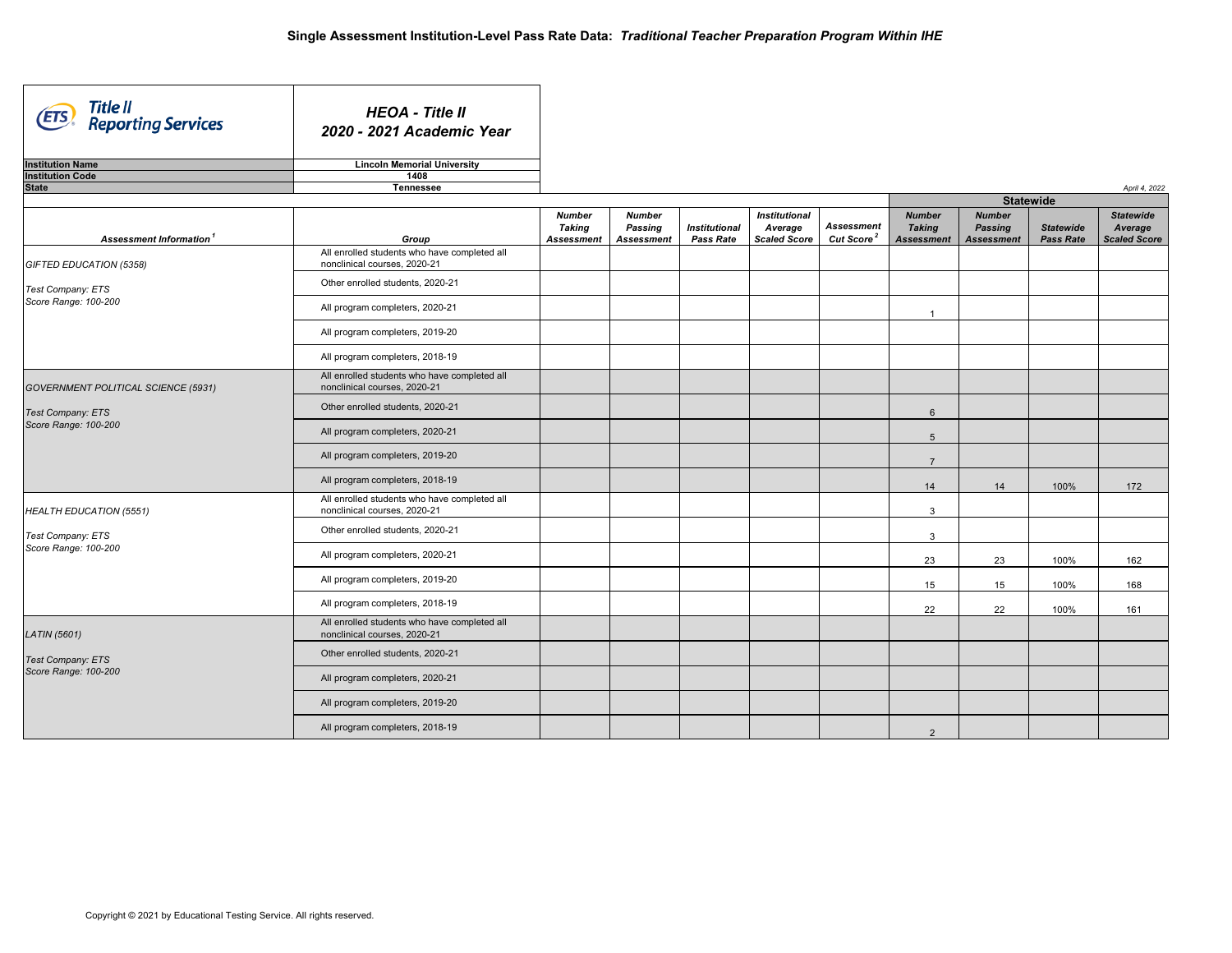| Title II<br>Reporting Services<br>(ETS | <b>HEOA - Title II</b><br>2020 - 2021 Academic Year                          |                                              |                                               |                                          |                                                        |                                             |                                                     |                                                      |                                      |                                                    |
|----------------------------------------|------------------------------------------------------------------------------|----------------------------------------------|-----------------------------------------------|------------------------------------------|--------------------------------------------------------|---------------------------------------------|-----------------------------------------------------|------------------------------------------------------|--------------------------------------|----------------------------------------------------|
| <b>Institution Name</b>                | <b>Lincoln Memorial University</b>                                           |                                              |                                               |                                          |                                                        |                                             |                                                     |                                                      |                                      |                                                    |
| <b>Institution Code</b>                | 1408                                                                         |                                              |                                               |                                          |                                                        |                                             |                                                     |                                                      |                                      |                                                    |
| <b>State</b>                           | Tennessee                                                                    |                                              |                                               |                                          |                                                        |                                             |                                                     |                                                      |                                      | April 4, 2022                                      |
|                                        |                                                                              |                                              |                                               |                                          |                                                        |                                             |                                                     |                                                      | <b>Statewide</b>                     |                                                    |
| Assessment Information <sup>1</sup>    | Group                                                                        | <b>Number</b><br>Taking<br><b>Assessment</b> | <b>Number</b><br>Passing<br><b>Assessment</b> | <b>Institutional</b><br><b>Pass Rate</b> | <b>Institutional</b><br>Average<br><b>Scaled Score</b> | <b>Assessment</b><br>Cut Score <sup>2</sup> | <b>Number</b><br><b>Taking</b><br><b>Assessment</b> | <b>Number</b><br><b>Passing</b><br><b>Assessment</b> | <b>Statewide</b><br><b>Pass Rate</b> | <b>Statewide</b><br>Average<br><b>Scaled Score</b> |
| LIBRARY MEDIA SPECIALIST (5311)        | All enrolled students who have completed all<br>nonclinical courses, 2020-21 |                                              |                                               |                                          |                                                        |                                             | $\overline{1}$                                      |                                                      |                                      |                                                    |
| Test Company: ETS                      | Other enrolled students, 2020-21                                             |                                              |                                               |                                          |                                                        |                                             | $\overline{1}$                                      |                                                      |                                      |                                                    |
| Score Range: 100-200                   | All program completers, 2020-21                                              |                                              |                                               |                                          |                                                        |                                             | 6                                                   |                                                      |                                      |                                                    |
|                                        | All program completers, 2019-20                                              |                                              |                                               |                                          |                                                        |                                             | $6\phantom{1}$                                      |                                                      |                                      |                                                    |
|                                        | All program completers, 2018-19                                              |                                              |                                               |                                          |                                                        |                                             | $\mathbf{3}$                                        |                                                      |                                      |                                                    |
| <b>MARKETING EDUCATION (5561)</b>      | All enrolled students who have completed all<br>nonclinical courses, 2020-21 |                                              |                                               |                                          |                                                        |                                             |                                                     |                                                      |                                      |                                                    |
| Test Company: ETS                      | Other enrolled students, 2020-21                                             |                                              |                                               |                                          |                                                        |                                             | $\overline{1}$                                      |                                                      |                                      |                                                    |
| Score Range: 100-200                   | All program completers, 2020-21                                              |                                              |                                               |                                          |                                                        |                                             |                                                     |                                                      |                                      |                                                    |
|                                        | All program completers, 2019-20                                              |                                              |                                               |                                          |                                                        |                                             |                                                     |                                                      |                                      |                                                    |
|                                        | All program completers, 2018-19                                              |                                              |                                               |                                          |                                                        |                                             |                                                     |                                                      |                                      |                                                    |
| MATHEMATICS CONTENT KNOWLEDGE (5161)   | All enrolled students who have completed all<br>nonclinical courses, 2020-21 |                                              |                                               |                                          |                                                        |                                             | $\overline{7}$                                      |                                                      |                                      |                                                    |
| Test Company: ETS                      | Other enrolled students, 2020-21                                             |                                              |                                               |                                          |                                                        |                                             | 47                                                  | 29                                                   | 62%                                  | 159                                                |
| Score Range: 100-200                   | All program completers, 2020-21                                              |                                              |                                               |                                          |                                                        |                                             | 53                                                  | 51                                                   | 96%                                  | 171                                                |
|                                        | All program completers, 2019-20                                              |                                              |                                               |                                          |                                                        |                                             | 43                                                  | 38                                                   | 88%                                  | 169                                                |
|                                        | All program completers, 2018-19                                              | $\overline{2}$                               |                                               |                                          |                                                        | 160                                         | 52                                                  | 52                                                   | 100%                                 | 170                                                |
| MIDDLE SCHOOL CONTENT KNOWLEDGE (5146) | All enrolled students who have completed all<br>nonclinical courses, 2020-21 |                                              |                                               |                                          |                                                        |                                             |                                                     |                                                      |                                      |                                                    |
| Test Company: ETS                      | Other enrolled students, 2020-21                                             |                                              |                                               |                                          |                                                        |                                             | $\overline{1}$                                      |                                                      |                                      |                                                    |
| Score Range: 100-200                   | All program completers, 2020-21                                              |                                              |                                               |                                          |                                                        |                                             |                                                     |                                                      |                                      |                                                    |
|                                        | All program completers, 2019-20                                              |                                              |                                               |                                          |                                                        |                                             |                                                     |                                                      |                                      |                                                    |
|                                        | All program completers, 2018-19                                              |                                              |                                               |                                          |                                                        |                                             | 2                                                   |                                                      |                                      |                                                    |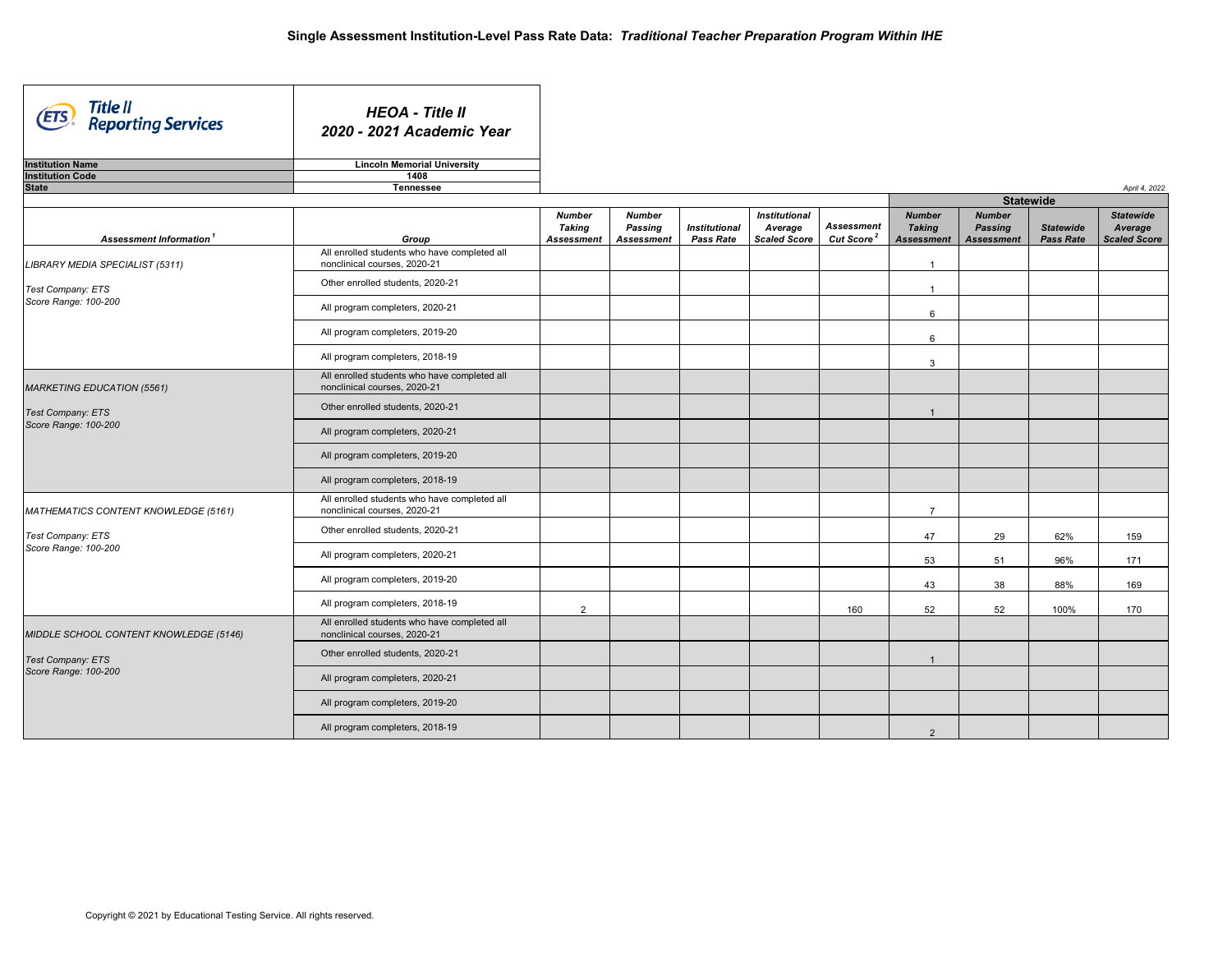| Title II<br>Reporting Services<br>ETS) | <b>HEOA - Title II</b><br>2020 - 2021 Academic Year                          |                                              |                                               |                                          |                                                        |                                             |                                                     |                                                      |                                      |                                                    |
|----------------------------------------|------------------------------------------------------------------------------|----------------------------------------------|-----------------------------------------------|------------------------------------------|--------------------------------------------------------|---------------------------------------------|-----------------------------------------------------|------------------------------------------------------|--------------------------------------|----------------------------------------------------|
| <b>Institution Name</b>                | <b>Lincoln Memorial University</b>                                           |                                              |                                               |                                          |                                                        |                                             |                                                     |                                                      |                                      |                                                    |
| <b>Institution Code</b>                | 1408                                                                         |                                              |                                               |                                          |                                                        |                                             |                                                     |                                                      |                                      |                                                    |
| <b>State</b>                           | <b>Tennessee</b>                                                             |                                              |                                               |                                          |                                                        |                                             |                                                     |                                                      |                                      | April 4, 2022                                      |
|                                        |                                                                              |                                              |                                               |                                          |                                                        |                                             |                                                     | <b>Statewide</b>                                     |                                      |                                                    |
| Assessment Information <sup>1</sup>    | Group                                                                        | <b>Number</b><br>Taking<br><b>Assessment</b> | <b>Number</b><br>Passing<br><b>Assessment</b> | <b>Institutional</b><br><b>Pass Rate</b> | <b>Institutional</b><br>Average<br><b>Scaled Score</b> | <b>Assessment</b><br>Cut Score <sup>2</sup> | <b>Number</b><br><b>Taking</b><br><b>Assessment</b> | <b>Number</b><br><b>Passing</b><br><b>Assessment</b> | <b>Statewide</b><br><b>Pass Rate</b> | <b>Statewide</b><br>Average<br><b>Scaled Score</b> |
| MIDDLE SCHOOL ENG LANG ARTS (5047)     | All enrolled students who have completed all<br>nonclinical courses, 2020-21 |                                              |                                               |                                          |                                                        |                                             |                                                     |                                                      |                                      |                                                    |
| Test Company: ETS                      | Other enrolled students, 2020-21                                             |                                              |                                               |                                          |                                                        |                                             | 15                                                  | $\overline{7}$                                       | 47%                                  | 161                                                |
| Score Range: 100-200                   | All program completers, 2020-21                                              |                                              |                                               |                                          |                                                        |                                             | 12                                                  | 11                                                   | 92%                                  | 172                                                |
|                                        | All program completers, 2019-20                                              |                                              |                                               |                                          |                                                        |                                             | $\overline{4}$                                      |                                                      |                                      |                                                    |
|                                        | All program completers, 2018-19                                              |                                              |                                               |                                          |                                                        |                                             | 5                                                   |                                                      |                                      |                                                    |
| MIDDLE SCHOOL MATHEMATICS (5169)       | All enrolled students who have completed all<br>nonclinical courses, 2020-21 |                                              |                                               |                                          |                                                        |                                             | 13                                                  | 12                                                   | 92%                                  | 170                                                |
| <b>Test Company: ETS</b>               | Other enrolled students, 2020-21                                             |                                              |                                               |                                          |                                                        |                                             | 24                                                  | 19                                                   | 79%                                  | 175                                                |
| Score Range: 100-200                   | All program completers, 2020-21                                              |                                              |                                               |                                          |                                                        |                                             | 31                                                  | 30                                                   | 97%                                  | 174                                                |
|                                        | All program completers, 2019-20                                              |                                              |                                               |                                          |                                                        |                                             | 25                                                  | 25                                                   | 100%                                 | 175                                                |
|                                        | All program completers, 2018-19                                              |                                              |                                               |                                          |                                                        |                                             | 32                                                  | 32                                                   | 100%                                 | 175                                                |
| MIDDLE SCHOOL SCIENCE (5440)           | All enrolled students who have completed all<br>nonclinical courses, 2020-21 |                                              |                                               |                                          |                                                        |                                             | $\mathbf{3}$                                        |                                                      |                                      |                                                    |
| Test Company: ETS                      | Other enrolled students, 2020-21                                             |                                              |                                               |                                          |                                                        |                                             | 11                                                  | 10                                                   | 91%                                  | 162                                                |
| Score Range: 100-200                   | All program completers, 2020-21                                              |                                              |                                               |                                          |                                                        |                                             | 11                                                  | 11                                                   | 100%                                 | 163                                                |
|                                        | All program completers, 2019-20                                              |                                              |                                               |                                          |                                                        |                                             | 10 <sup>1</sup>                                     | 10                                                   | 100%                                 | 167                                                |
|                                        | All program completers, 2018-19                                              |                                              |                                               |                                          |                                                        |                                             | 9                                                   |                                                      |                                      |                                                    |
| MIDDLE SCHOOL SOCIAL STUDIES (5089)    | All enrolled students who have completed all<br>nonclinical courses. 2020-21 |                                              |                                               |                                          |                                                        |                                             |                                                     |                                                      |                                      |                                                    |
| Test Company: ETS                      | Other enrolled students, 2020-21                                             |                                              |                                               |                                          |                                                        |                                             | $6\phantom{.}6$                                     |                                                      |                                      |                                                    |
| Score Range: 100-200                   | All program completers, 2020-21                                              |                                              |                                               |                                          |                                                        |                                             | 5                                                   |                                                      |                                      |                                                    |
|                                        | All program completers, 2019-20                                              |                                              |                                               |                                          |                                                        |                                             | $\overline{7}$                                      |                                                      |                                      |                                                    |
|                                        | All program completers, 2018-19                                              |                                              |                                               |                                          |                                                        |                                             | $\overline{7}$                                      |                                                      |                                      |                                                    |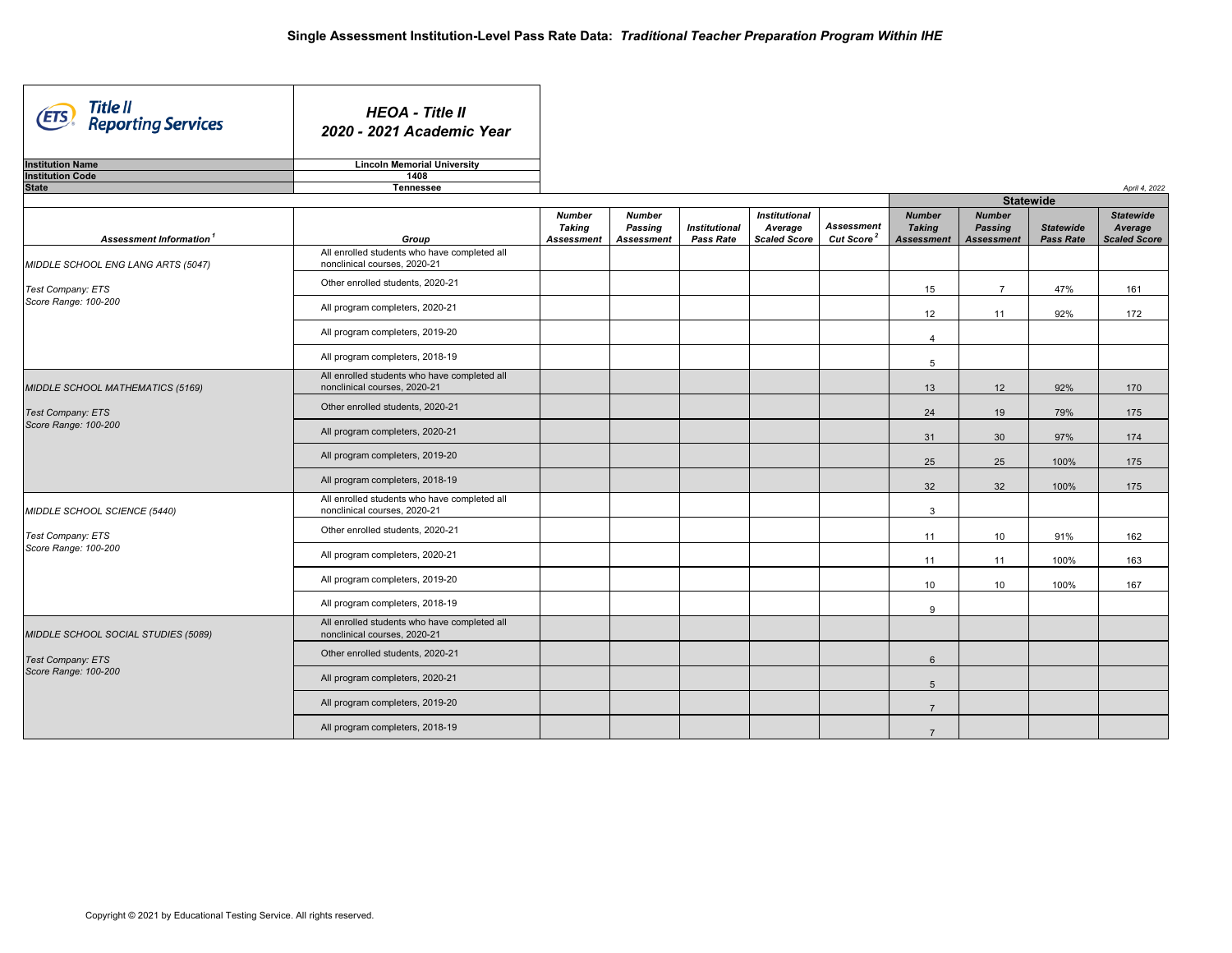| Title II<br>Reporting Services<br>(ETS           | <b>HEOA - Title II</b><br>2020 - 2021 Academic Year                             |                                              |                                               |                                          |                                                        |                                             |                                                     |                                                      |                                      |                                                    |
|--------------------------------------------------|---------------------------------------------------------------------------------|----------------------------------------------|-----------------------------------------------|------------------------------------------|--------------------------------------------------------|---------------------------------------------|-----------------------------------------------------|------------------------------------------------------|--------------------------------------|----------------------------------------------------|
| <b>Institution Name</b>                          | <b>Lincoln Memorial University</b>                                              |                                              |                                               |                                          |                                                        |                                             |                                                     |                                                      |                                      |                                                    |
| <b>Institution Code</b><br><b>State</b>          | 1408<br><b>Tennessee</b>                                                        |                                              |                                               |                                          |                                                        |                                             |                                                     |                                                      |                                      | April 4, 2022                                      |
|                                                  |                                                                                 |                                              |                                               |                                          |                                                        |                                             |                                                     | <b>Statewide</b>                                     |                                      |                                                    |
| Assessment Information <sup>1</sup>              | Group                                                                           | <b>Number</b><br>Taking<br><b>Assessment</b> | <b>Number</b><br>Passing<br><b>Assessment</b> | <b>Institutional</b><br><b>Pass Rate</b> | <b>Institutional</b><br>Average<br><b>Scaled Score</b> | <b>Assessment</b><br>Cut Score <sup>2</sup> | <b>Number</b><br><b>Taking</b><br><b>Assessment</b> | <b>Number</b><br><b>Passing</b><br><b>Assessment</b> | <b>Statewide</b><br><b>Pass Rate</b> | <b>Statewide</b><br>Average<br><b>Scaled Score</b> |
| MUSIC CONTENT & INSTRUCTION (5114)               | All enrolled students who have completed all<br>nonclinical courses, 2020-21    |                                              |                                               |                                          |                                                        |                                             | 27                                                  | 18                                                   | 67%                                  | 165                                                |
| Test Company: ETS                                | Other enrolled students, 2020-21                                                |                                              |                                               |                                          |                                                        |                                             | 49                                                  | 23                                                   | 47%                                  | 162                                                |
| Score Range: 100-200                             | All program completers, 2020-21                                                 |                                              |                                               |                                          |                                                        |                                             | 121                                                 | 115                                                  | 95%                                  | 170                                                |
|                                                  | All program completers, 2019-20                                                 | $\overline{1}$                               |                                               |                                          |                                                        | 162                                         | 101                                                 | 96                                                   | 95%                                  | 170                                                |
|                                                  | All program completers, 2018-19<br>All enrolled students who have completed all | 2                                            |                                               |                                          |                                                        | 162                                         | 119                                                 | 117                                                  | 98%                                  | 171                                                |
| PHYSICAL ED CONTENT AND DESIGN (5095)            | nonclinical courses, 2020-21                                                    | $\overline{1}$                               |                                               |                                          |                                                        | 169                                         | 14                                                  | 11                                                   | 79%                                  | 171                                                |
| <b>Test Company: ETS</b><br>Score Range: 100-200 | Other enrolled students, 2020-21                                                |                                              |                                               |                                          |                                                        |                                             | 27                                                  | 14                                                   | 52%                                  | 167                                                |
|                                                  | All program completers, 2020-21                                                 |                                              |                                               |                                          |                                                        |                                             | 65                                                  | 57                                                   | 88%                                  | 172                                                |
|                                                  | All program completers, 2019-20                                                 | $\overline{4}$                               |                                               |                                          |                                                        | 169                                         | 68                                                  | 64                                                   | 94%                                  | 175                                                |
|                                                  | All program completers, 2018-19<br>All enrolled students who have completed all |                                              |                                               |                                          |                                                        |                                             | 83                                                  | 81                                                   | 98%                                  | 174                                                |
| PHYSICS CONTENT KNOWLEDGE (5265)                 | nonclinical courses, 2020-21                                                    |                                              |                                               |                                          |                                                        |                                             | $\mathbf{1}$                                        |                                                      |                                      |                                                    |
| Test Company: ETS<br>Score Range: 100-200        | Other enrolled students, 2020-21                                                |                                              |                                               |                                          |                                                        |                                             | $\overline{2}$                                      |                                                      |                                      |                                                    |
|                                                  | All program completers, 2020-21                                                 |                                              |                                               |                                          |                                                        |                                             | $\overline{1}$                                      |                                                      |                                      |                                                    |
|                                                  | All program completers, 2019-20                                                 |                                              |                                               |                                          |                                                        |                                             |                                                     |                                                      |                                      |                                                    |
|                                                  | All program completers, 2018-19                                                 |                                              |                                               |                                          |                                                        |                                             | $\overline{7}$                                      |                                                      |                                      |                                                    |
| PRINC LEARNING AND TEACHING 5-9 (5623)           | All enrolled students who have completed all<br>nonclinical courses, 2020-21    |                                              |                                               |                                          |                                                        |                                             | $\mathbf{3}$                                        |                                                      |                                      |                                                    |
| <b>Test Company: ETS</b>                         | Other enrolled students, 2020-21                                                |                                              |                                               |                                          |                                                        |                                             | $\overline{4}$                                      |                                                      |                                      |                                                    |
| Score Range: 100-200                             | All program completers, 2020-21                                                 |                                              |                                               |                                          |                                                        |                                             | 34                                                  | 33                                                   | 97%                                  | 176                                                |
|                                                  | All program completers, 2019-20                                                 |                                              |                                               |                                          |                                                        |                                             | 13                                                  | 13                                                   | 100%                                 | 174                                                |
|                                                  | All program completers, 2018-19                                                 |                                              |                                               |                                          |                                                        |                                             | 31                                                  | 31                                                   | 100%                                 | 174                                                |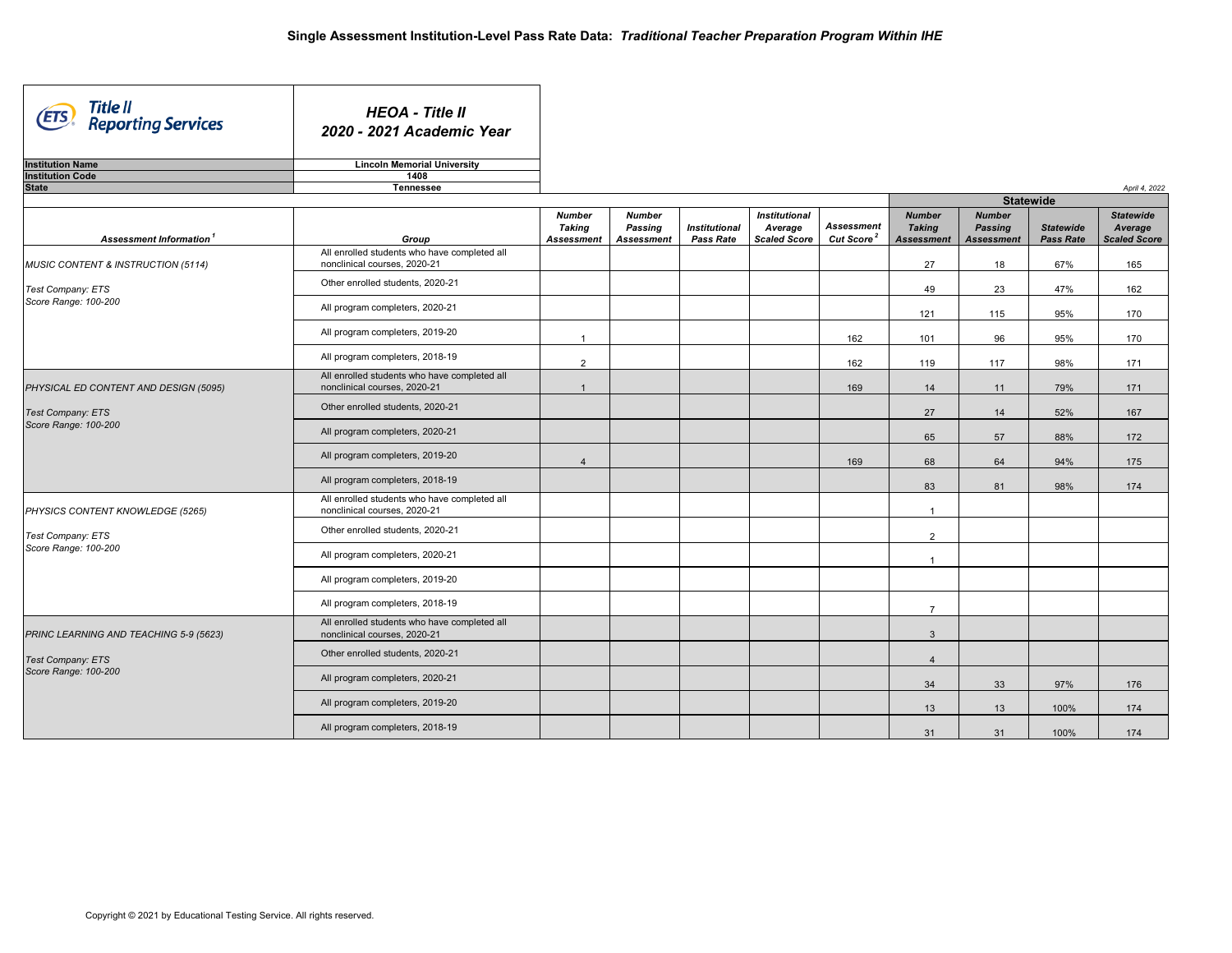| Title II<br>Reporting Services<br><b>ETS</b>   | <b>HEOA - Title II</b><br>2020 - 2021 Academic Year                          |                                |                          |                      |                                 |                        |                                |                          |                  |                             |
|------------------------------------------------|------------------------------------------------------------------------------|--------------------------------|--------------------------|----------------------|---------------------------------|------------------------|--------------------------------|--------------------------|------------------|-----------------------------|
| <b>Institution Name</b>                        | <b>Lincoln Memorial University</b>                                           |                                |                          |                      |                                 |                        |                                |                          |                  |                             |
| <b>Institution Code</b><br><b>State</b>        | 1408<br><b>Tennessee</b>                                                     |                                |                          |                      |                                 |                        |                                |                          |                  |                             |
|                                                |                                                                              |                                |                          |                      |                                 |                        |                                |                          | <b>Statewide</b> | April 4, 2022               |
|                                                |                                                                              | <b>Number</b><br><b>Taking</b> | <b>Number</b><br>Passing | <b>Institutional</b> | <b>Institutional</b><br>Average | <b>Assessment</b>      | <b>Number</b><br><b>Taking</b> | <b>Number</b><br>Passing | <b>Statewide</b> | <b>Statewide</b><br>Average |
| Assessment Information <sup>1</sup>            | Group<br>All enrolled students who have completed all                        | <b>Assessment</b>              | <b>Assessment</b>        | Pass Rate            | <b>Scaled Score</b>             | Cut Score <sup>2</sup> | <b>Assessment</b>              | <b>Assessment</b>        | <b>Pass Rate</b> | <b>Scaled Score</b>         |
| PRINC LEARNING AND TEACHING 7-12 (5624)        | nonclinical courses, 2020-21                                                 | $\overline{1}$                 |                          |                      |                                 | 157                    | 15                             | 13                       | 87%              | 165                         |
| Test Company: ETS                              | Other enrolled students, 2020-21                                             |                                |                          |                      |                                 |                        | 28                             | 22                       | 79%              | 169                         |
| Score Range: 100-200                           | All program completers, 2020-21                                              | $\overline{1}$                 |                          |                      |                                 | 157                    | 168                            | 166                      | 99%              | 177                         |
|                                                | All program completers, 2019-20                                              | $\overline{4}$                 |                          |                      |                                 | 157                    | 80                             | 80                       | 100%             | 175                         |
|                                                | All program completers, 2018-19                                              | 11                             | 11                       | 100%                 | 178                             | 157                    | 220                            | 219                      | 100%             | 176                         |
| PRINC LEARNING AND TEACHING EARLY CHILD (5621) | All enrolled students who have completed all<br>nonclinical courses, 2020-21 |                                |                          |                      |                                 |                        | 12                             | 11                       | 92%              | 168                         |
| Test Company: ETS                              | Other enrolled students, 2020-21                                             |                                |                          |                      |                                 |                        | 8                              |                          |                  |                             |
| Score Range: 100-200                           | All program completers, 2020-21                                              |                                |                          |                      |                                 |                        | 24                             | 24                       | 100%             | 171                         |
|                                                | All program completers, 2019-20                                              |                                |                          |                      |                                 |                        | 16                             | 15                       | 94%              | 166                         |
|                                                | All program completers, 2018-19                                              |                                |                          |                      |                                 |                        | 53                             | 53                       | 100%             | 170                         |
| PRINC LEARNING AND TEACHING K-6 (5622)         | All enrolled students who have completed all<br>nonclinical courses, 2020-21 |                                |                          |                      |                                 |                        | 39                             | 39                       | 100%             | 177                         |
| Test Company: ETS                              | Other enrolled students, 2020-21                                             | $\overline{1}$                 |                          |                      |                                 | 160                    | 28                             | 22                       | 79%              | 166                         |
| Score Range: 100-200                           | All program completers, 2020-21                                              | $\overline{1}$                 |                          |                      |                                 | 160                    | 271                            | 267                      | 99%              | 177                         |
|                                                | All program completers, 2019-20                                              | 9                              |                          |                      |                                 | 160                    | 138                            | 137                      | 99%              | 175                         |
|                                                | All program completers, 2018-19                                              | 23                             | 23                       | 100%                 | 179                             | 160                    | 363                            | 360                      | 99%              | 177                         |
| PSYCHOLOGY (5391)                              | All enrolled students who have completed all<br>nonclinical courses, 2020-21 |                                |                          |                      |                                 |                        | $\mathbf{1}$                   |                          |                  |                             |
| Test Company: ETS                              | Other enrolled students, 2020-21                                             |                                |                          |                      |                                 |                        | $\mathbf{1}$                   |                          |                  |                             |
| Score Range: 100-200                           | All program completers, 2020-21                                              |                                |                          |                      |                                 |                        | $\overline{1}$                 |                          |                  |                             |
|                                                | All program completers, 2019-20                                              |                                |                          |                      |                                 |                        | $\overline{2}$                 |                          |                  |                             |
|                                                | All program completers, 2018-19                                              |                                |                          |                      |                                 |                        | 5                              |                          |                  |                             |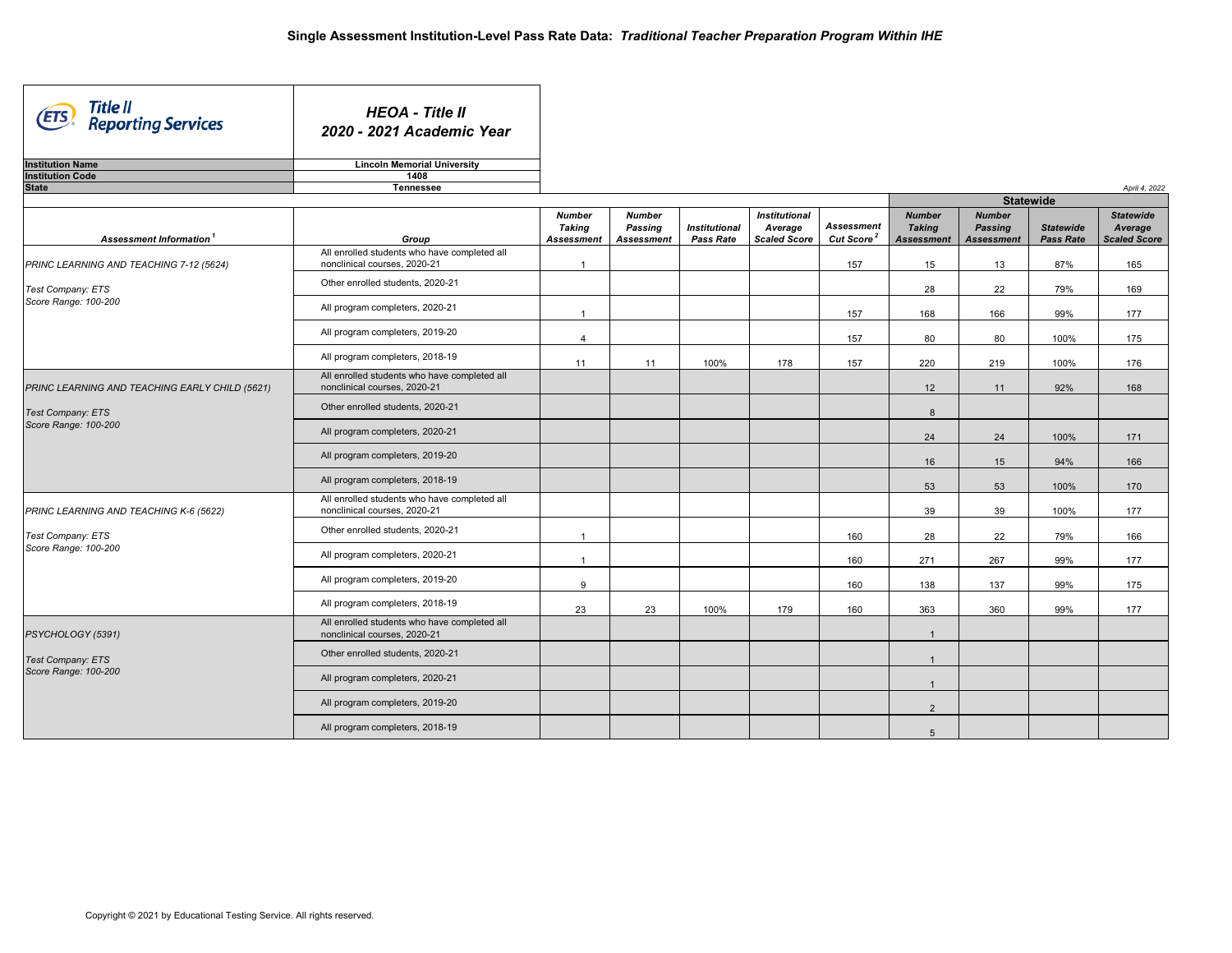| Title II<br>Reporting Services<br>(ETS             | <b>HEOA - Title II</b><br>2020 - 2021 Academic Year                          |                                              |                                        |                                   |                                                        |                                             |                                                     |                                                      |                                      |                                                    |
|----------------------------------------------------|------------------------------------------------------------------------------|----------------------------------------------|----------------------------------------|-----------------------------------|--------------------------------------------------------|---------------------------------------------|-----------------------------------------------------|------------------------------------------------------|--------------------------------------|----------------------------------------------------|
| <b>Institution Name</b><br><b>Institution Code</b> | <b>Lincoln Memorial University</b><br>1408                                   |                                              |                                        |                                   |                                                        |                                             |                                                     |                                                      |                                      |                                                    |
| <b>State</b>                                       | Tennessee                                                                    |                                              |                                        |                                   |                                                        |                                             |                                                     |                                                      |                                      | April 4, 2022                                      |
|                                                    |                                                                              |                                              |                                        |                                   |                                                        |                                             |                                                     | <b>Statewide</b>                                     |                                      |                                                    |
| Assessment Information <sup>1</sup>                | Group                                                                        | <b>Number</b><br>Taking<br><b>Assessment</b> | <b>Number</b><br>Passing<br>Assessment | <b>Institutional</b><br>Pass Rate | <b>Institutional</b><br>Average<br><b>Scaled Score</b> | <b>Assessment</b><br>Cut Score <sup>2</sup> | <b>Number</b><br><b>Taking</b><br><b>Assessment</b> | <b>Number</b><br><b>Passing</b><br><b>Assessment</b> | <b>Statewide</b><br><b>Pass Rate</b> | <b>Statewide</b><br>Average<br><b>Scaled Score</b> |
| SE CK AND MILD TO MODERATE APPL (5543)             | All enrolled students who have completed all<br>nonclinical courses, 2020-21 | $\mathbf{3}$                                 |                                        |                                   |                                                        | 158                                         | 46                                                  | 45                                                   | 98%                                  | 170                                                |
| Test Company: ETS                                  | Other enrolled students, 2020-21                                             |                                              |                                        |                                   |                                                        |                                             | 67                                                  | 55                                                   | 82%                                  | 169                                                |
| Score Range: 100-200                               | All program completers, 2020-21                                              |                                              |                                        |                                   |                                                        |                                             | 90                                                  | 87                                                   | 97%                                  | 173                                                |
|                                                    | All program completers, 2019-20                                              | $\overline{4}$                               |                                        |                                   |                                                        | 158                                         | 112                                                 | 111                                                  | 99%                                  | 174                                                |
|                                                    | All program completers, 2018-19                                              | 2                                            |                                        |                                   |                                                        | 158                                         | 143                                                 | 143                                                  | 100%                                 | 175                                                |
| SE CK AND SEVERE TO PROF APPL (5545)               | All enrolled students who have completed all<br>nonclinical courses. 2020-21 | $\overline{1}$                               |                                        |                                   |                                                        | 158                                         | $\overline{7}$                                      |                                                      |                                      |                                                    |
| Test Company: ETS                                  | Other enrolled students, 2020-21                                             | 2                                            |                                        |                                   |                                                        | 158                                         | 52                                                  | 47                                                   | 90%                                  | 178                                                |
| Score Range: 100-200                               | All program completers, 2020-21                                              | $\overline{2}$                               |                                        |                                   |                                                        | 158                                         | 64                                                  | 64                                                   | 100%                                 | 177                                                |
|                                                    | All program completers, 2019-20                                              |                                              |                                        |                                   |                                                        |                                             | 73                                                  | 73                                                   | 100%                                 | 179                                                |
|                                                    | All program completers, 2018-19                                              | $\overline{1}$                               |                                        |                                   |                                                        | 158                                         | 77                                                  | 77                                                   | 100%                                 | 178                                                |
| SE CORE KNOWLEDGE & APPLICATIONS (5354)            | All enrolled students who have completed all<br>nonclinical courses, 2020-21 |                                              |                                        |                                   |                                                        |                                             | 19                                                  | 19                                                   | 100%                                 | 170                                                |
| Test Company: ETS                                  | Other enrolled students, 2020-21                                             |                                              |                                        |                                   |                                                        |                                             | 11                                                  | 11                                                   | 100%                                 | 170                                                |
| Score Range: 100-200                               | All program completers, 2020-21                                              |                                              |                                        |                                   |                                                        |                                             | 58                                                  | 58                                                   | 100%                                 | 170                                                |
|                                                    | All program completers, 2019-20                                              |                                              |                                        |                                   |                                                        |                                             | 70                                                  | 70                                                   | 100%                                 | 175                                                |
|                                                    | All program completers, 2018-19                                              |                                              |                                        |                                   |                                                        |                                             | 52                                                  | 52                                                   | 100%                                 | 176                                                |
| SE TEACHING STU WVISUAL IMPAIRMENT (5282)          | All enrolled students who have completed all<br>nonclinical courses, 2020-21 |                                              |                                        |                                   |                                                        |                                             |                                                     |                                                      |                                      |                                                    |
| Test Company: ETS                                  | Other enrolled students, 2020-21                                             |                                              |                                        |                                   |                                                        |                                             |                                                     |                                                      |                                      |                                                    |
| Score Range: 100-200                               | All program completers, 2020-21                                              |                                              |                                        |                                   |                                                        |                                             |                                                     |                                                      |                                      |                                                    |
|                                                    | All program completers, 2019-20                                              |                                              |                                        |                                   |                                                        |                                             |                                                     |                                                      |                                      |                                                    |
|                                                    | All program completers, 2018-19                                              |                                              |                                        |                                   |                                                        |                                             | $\overline{2}$                                      |                                                      |                                      |                                                    |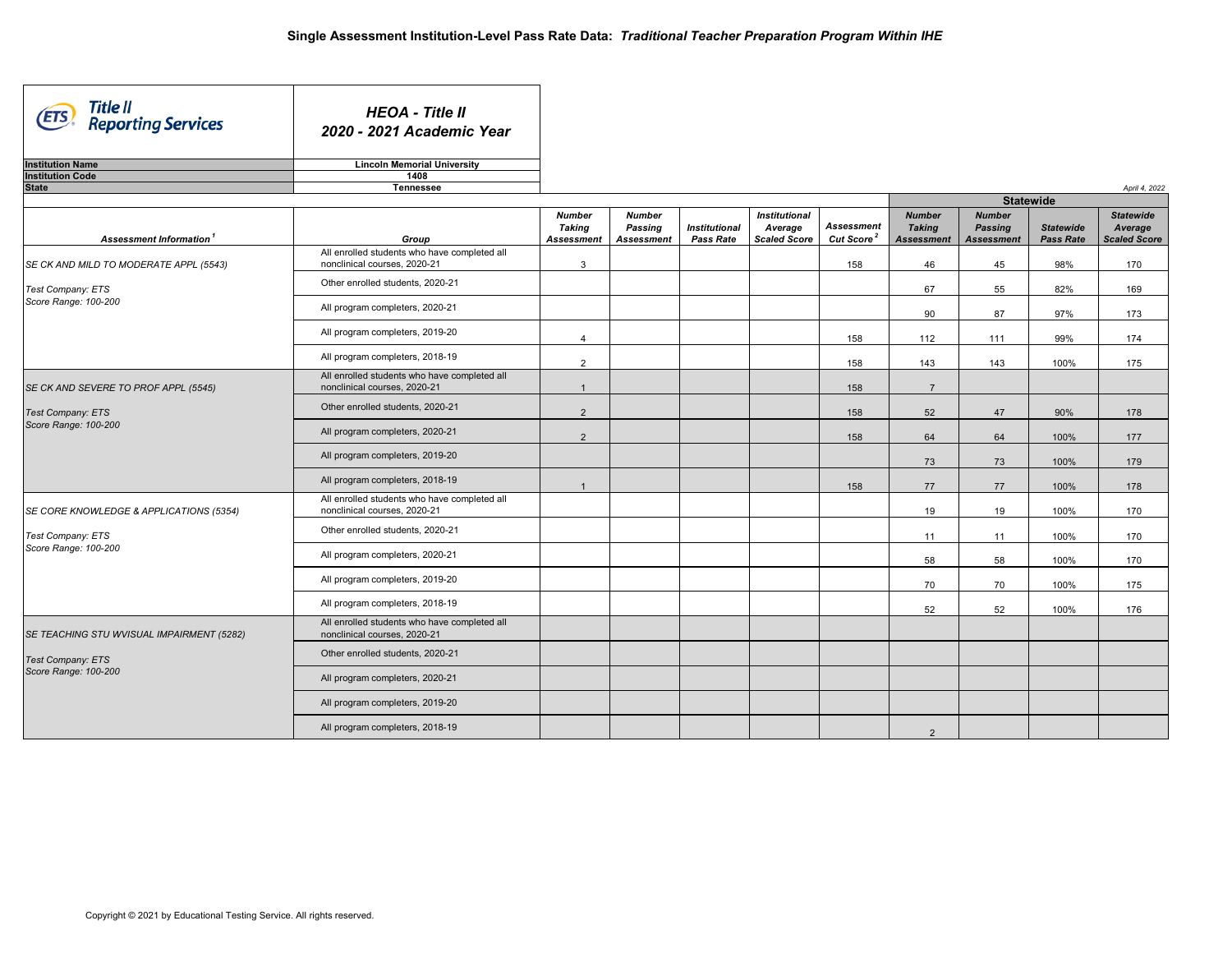| Title II<br>Reporting Services<br>(ETS    | <b>HEOA - Title II</b><br>2020 - 2021 Academic Year                          |                                                     |                                               |                                   |                                                        |                                      |                                                     |                                                      |                                      |                                                    |
|-------------------------------------------|------------------------------------------------------------------------------|-----------------------------------------------------|-----------------------------------------------|-----------------------------------|--------------------------------------------------------|--------------------------------------|-----------------------------------------------------|------------------------------------------------------|--------------------------------------|----------------------------------------------------|
| <b>Institution Name</b>                   | <b>Lincoln Memorial University</b>                                           |                                                     |                                               |                                   |                                                        |                                      |                                                     |                                                      |                                      |                                                    |
| <b>Institution Code</b><br><b>State</b>   | 1408<br><b>Tennessee</b>                                                     |                                                     |                                               |                                   |                                                        |                                      |                                                     |                                                      |                                      |                                                    |
|                                           |                                                                              |                                                     |                                               |                                   |                                                        |                                      |                                                     | <b>Statewide</b>                                     |                                      | April 4, 2022                                      |
| Assessment Information <sup>1</sup>       | Group                                                                        | <b>Number</b><br><b>Taking</b><br><b>Assessment</b> | <b>Number</b><br>Passing<br><b>Assessment</b> | <b>Institutional</b><br>Pass Rate | <b>Institutional</b><br>Average<br><b>Scaled Score</b> | Assessment<br>Cut Score <sup>2</sup> | <b>Number</b><br><b>Taking</b><br><b>Assessment</b> | <b>Number</b><br><b>Passing</b><br><b>Assessment</b> | <b>Statewide</b><br><b>Pass Rate</b> | <b>Statewide</b><br>Average<br><b>Scaled Score</b> |
| SE: PRESCHOOL EARLY CHILDHOOD (5691)      | All enrolled students who have completed all<br>nonclinical courses, 2020-21 |                                                     |                                               |                                   |                                                        |                                      | 20                                                  | 20                                                   | 100%                                 | 169                                                |
| Test Company: ETS                         | Other enrolled students, 2020-21                                             |                                                     |                                               |                                   |                                                        |                                      | 10                                                  | 9                                                    | 90%                                  | 171                                                |
| Score Range: 100-200                      | All program completers, 2020-21                                              |                                                     |                                               |                                   |                                                        |                                      | 54                                                  | 54                                                   | 100%                                 | 171                                                |
|                                           | All program completers, 2019-20                                              |                                                     |                                               |                                   |                                                        |                                      | 62                                                  | 62                                                   | 100%                                 | 173                                                |
|                                           | All program completers, 2018-19                                              |                                                     |                                               |                                   |                                                        |                                      | 44                                                  | 44                                                   | 100%                                 | 174                                                |
| SPANISH WORLD LANGUAGE (5195)             | All enrolled students who have completed all<br>nonclinical courses, 2020-21 |                                                     |                                               |                                   |                                                        |                                      | $\mathbf{3}$                                        |                                                      |                                      |                                                    |
| Test Company: ETS                         | Other enrolled students, 2020-21                                             |                                                     |                                               |                                   |                                                        |                                      | 10 <sup>1</sup>                                     | $5\overline{)}$                                      | 50%                                  | 166                                                |
| Score Range: 100-200                      | All program completers, 2020-21                                              |                                                     |                                               |                                   |                                                        |                                      | 9                                                   |                                                      |                                      |                                                    |
|                                           | All program completers, 2019-20                                              |                                                     |                                               |                                   |                                                        |                                      | $6\phantom{1}$                                      |                                                      |                                      |                                                    |
|                                           | All program completers, 2018-19                                              |                                                     |                                               |                                   |                                                        |                                      | 11                                                  | 9                                                    | 82%                                  | 172                                                |
| TEACHING READING: ELEM EDUCATION (5203)   | All enrolled students who have completed all<br>nonclinical courses, 2020-21 | -1                                                  |                                               |                                   |                                                        | 162                                  | 48                                                  | 48                                                   | 100%                                 | 172                                                |
| Test Company: ETS                         | Other enrolled students, 2020-21                                             |                                                     |                                               |                                   |                                                        |                                      | 44                                                  | 33                                                   | 75%                                  | 167                                                |
| Score Range: 100-200                      | All program completers, 2020-21                                              | 20                                                  | 20                                            | 100%                              | 176                                                    | 162                                  | 602                                                 | 599                                                  | 100%                                 | 176                                                |
|                                           | All program completers, 2019-20                                              | 30                                                  | 30                                            | 100%                              | 176                                                    | 162                                  | 1181                                                | 1174                                                 | 99%                                  | 176                                                |
|                                           | All program completers, 2018-19                                              | 29                                                  | 29                                            | 100%                              | 175                                                    | 162                                  | 1288                                                | 1285                                                 | 100%                                 | 176                                                |
| TEACHING READING: ELEMENTARY (5205)       | All enrolled students who have completed all<br>nonclinical courses, 2020-21 | 12                                                  | 11                                            | 92%                               | 168                                                    | 159                                  | 230                                                 | 194                                                  | 84%                                  | 167                                                |
| Test Company: ETS<br>Score Range: 100-200 | Other enrolled students, 2020-21                                             | $\mathbf{3}$                                        |                                               |                                   |                                                        | 159                                  | 282                                                 | 225                                                  | 80%                                  | 167                                                |
|                                           | All program completers, 2020-21                                              | $\overline{1}$                                      |                                               |                                   |                                                        | 159                                  | 614                                                 | 580                                                  | 94%                                  | 169                                                |
|                                           | All program completers, 2019-20                                              |                                                     |                                               |                                   |                                                        |                                      | 37                                                  | 32                                                   | 86%                                  | 168                                                |
|                                           | All program completers, 2018-19                                              |                                                     |                                               |                                   |                                                        |                                      | $\mathbf{3}$                                        |                                                      |                                      |                                                    |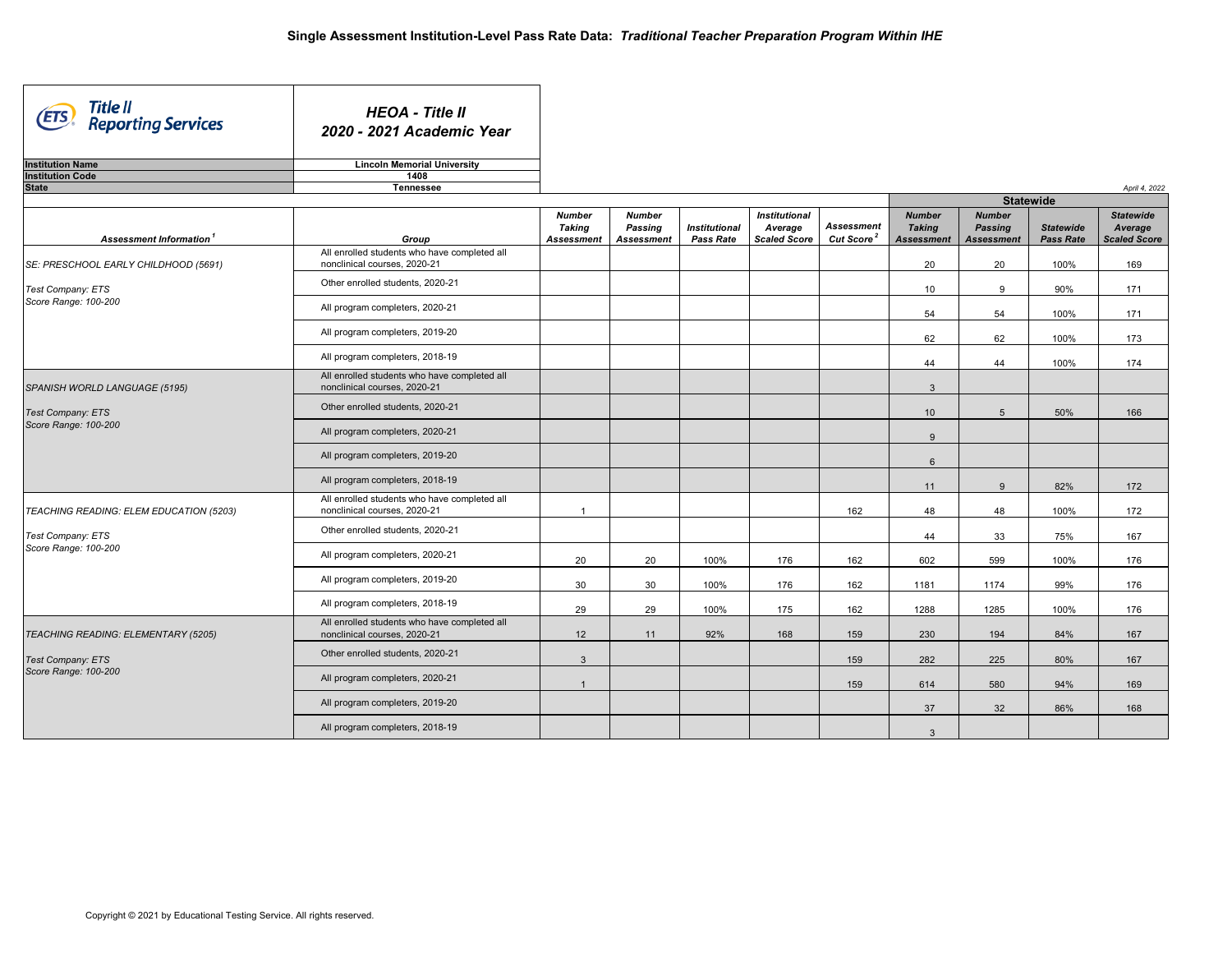| Title II<br>Reporting Services<br>(ETS  | <b>HEOA - Title II</b><br>2020 - 2021 Academic Year                          |                                              |                                               |                                          |                                                        |                                             |                                                     |                                                      |                                      |                                                    |  |  |
|-----------------------------------------|------------------------------------------------------------------------------|----------------------------------------------|-----------------------------------------------|------------------------------------------|--------------------------------------------------------|---------------------------------------------|-----------------------------------------------------|------------------------------------------------------|--------------------------------------|----------------------------------------------------|--|--|
| <b>Institution Name</b>                 | <b>Lincoln Memorial University</b>                                           |                                              |                                               |                                          |                                                        |                                             |                                                     |                                                      |                                      |                                                    |  |  |
| <b>Institution Code</b>                 | 1408                                                                         |                                              |                                               |                                          |                                                        |                                             |                                                     |                                                      |                                      |                                                    |  |  |
| <b>State</b>                            | Tennessee                                                                    |                                              |                                               |                                          |                                                        |                                             |                                                     |                                                      |                                      | April 4, 2022                                      |  |  |
|                                         |                                                                              |                                              |                                               |                                          |                                                        |                                             |                                                     | <b>Statewide</b>                                     |                                      |                                                    |  |  |
| Assessment Information <sup>1</sup>     | Group                                                                        | <b>Number</b><br>Taking<br><b>Assessment</b> | <b>Number</b><br>Passing<br><b>Assessment</b> | <b>Institutional</b><br><b>Pass Rate</b> | <b>Institutional</b><br>Average<br><b>Scaled Score</b> | <b>Assessment</b><br>Cut Score <sup>2</sup> | <b>Number</b><br><b>Taking</b><br><b>Assessment</b> | <b>Number</b><br><b>Passing</b><br><b>Assessment</b> | <b>Statewide</b><br><b>Pass Rate</b> | <b>Statewide</b><br>Average<br><b>Scaled Score</b> |  |  |
| TECHNOLOGY EDUCATION (5051)             | All enrolled students who have completed all<br>nonclinical courses, 2020-21 |                                              |                                               |                                          |                                                        |                                             |                                                     |                                                      |                                      |                                                    |  |  |
| Test Company: ETS                       | Other enrolled students, 2020-21                                             |                                              |                                               |                                          |                                                        |                                             |                                                     |                                                      |                                      |                                                    |  |  |
| Score Range: 100-200                    | All program completers, 2020-21                                              |                                              |                                               |                                          |                                                        |                                             |                                                     |                                                      |                                      |                                                    |  |  |
|                                         | All program completers, 2019-20                                              |                                              |                                               |                                          |                                                        |                                             | $\overline{1}$                                      |                                                      |                                      |                                                    |  |  |
|                                         | All program completers, 2018-19                                              |                                              |                                               |                                          |                                                        |                                             |                                                     |                                                      |                                      |                                                    |  |  |
| THEATRE (5641)                          | All enrolled students who have completed all<br>nonclinical courses, 2020-21 |                                              |                                               |                                          |                                                        |                                             | $\mathbf{3}$                                        |                                                      |                                      |                                                    |  |  |
| Test Company: ETS                       | Other enrolled students, 2020-21                                             |                                              |                                               |                                          |                                                        |                                             | $\overline{4}$                                      |                                                      |                                      |                                                    |  |  |
| Score Range: 100-200                    | All program completers, 2020-21                                              |                                              |                                               |                                          |                                                        |                                             | 8                                                   |                                                      |                                      |                                                    |  |  |
|                                         | All program completers, 2019-20                                              |                                              |                                               |                                          |                                                        |                                             | 9                                                   |                                                      |                                      |                                                    |  |  |
|                                         | All program completers, 2018-19                                              |                                              |                                               |                                          |                                                        |                                             | 6                                                   |                                                      |                                      |                                                    |  |  |
| WORLD AND U.S. HISTORY CK (5941)        | All enrolled students who have completed all<br>nonclinical courses, 2020-21 | $\overline{4}$                               |                                               |                                          |                                                        | 157                                         | 34                                                  | 24                                                   | 71%                                  | 161                                                |  |  |
| Test Company: ETS                       | Other enrolled students, 2020-21                                             | $\overline{1}$                               |                                               |                                          |                                                        | 157                                         | 74                                                  | 50                                                   | 68%                                  | 159                                                |  |  |
| Score Range: 100-200                    | All program completers, 2020-21                                              | $\overline{1}$                               |                                               |                                          |                                                        | 157                                         | 109                                                 | 99                                                   | 91%                                  | 165                                                |  |  |
|                                         | All program completers, 2019-20                                              | $\overline{4}$                               |                                               |                                          |                                                        | 157                                         | 115                                                 | 113                                                  | 98%                                  | 168                                                |  |  |
|                                         | All program completers, 2018-19                                              | 3                                            |                                               |                                          |                                                        | 157                                         | 127                                                 | 124                                                  | 98%                                  | 166                                                |  |  |
| EDTPA: AGRICULTURAL EDUCATION (TPA0100) | All enrolled students who have completed all<br>nonclinical courses, 2020-21 |                                              |                                               |                                          |                                                        |                                             |                                                     |                                                      |                                      |                                                    |  |  |
| Test Company: E.S. Pearson*             | Other enrolled students, 2020-21                                             |                                              |                                               |                                          |                                                        |                                             | $\mathbf{1}$                                        |                                                      |                                      |                                                    |  |  |
| Score Range: 15-75                      | All program completers, 2020-21                                              |                                              |                                               |                                          |                                                        |                                             | 14                                                  | 13                                                   | 93%                                  | 45                                                 |  |  |
|                                         | All program completers, 2019-20                                              |                                              |                                               |                                          |                                                        |                                             | 18                                                  | 17                                                   | 94%                                  | 47                                                 |  |  |
|                                         | All program completers, 2018-19                                              |                                              |                                               |                                          |                                                        |                                             | 14                                                  | 14                                                   | 100%                                 | 53                                                 |  |  |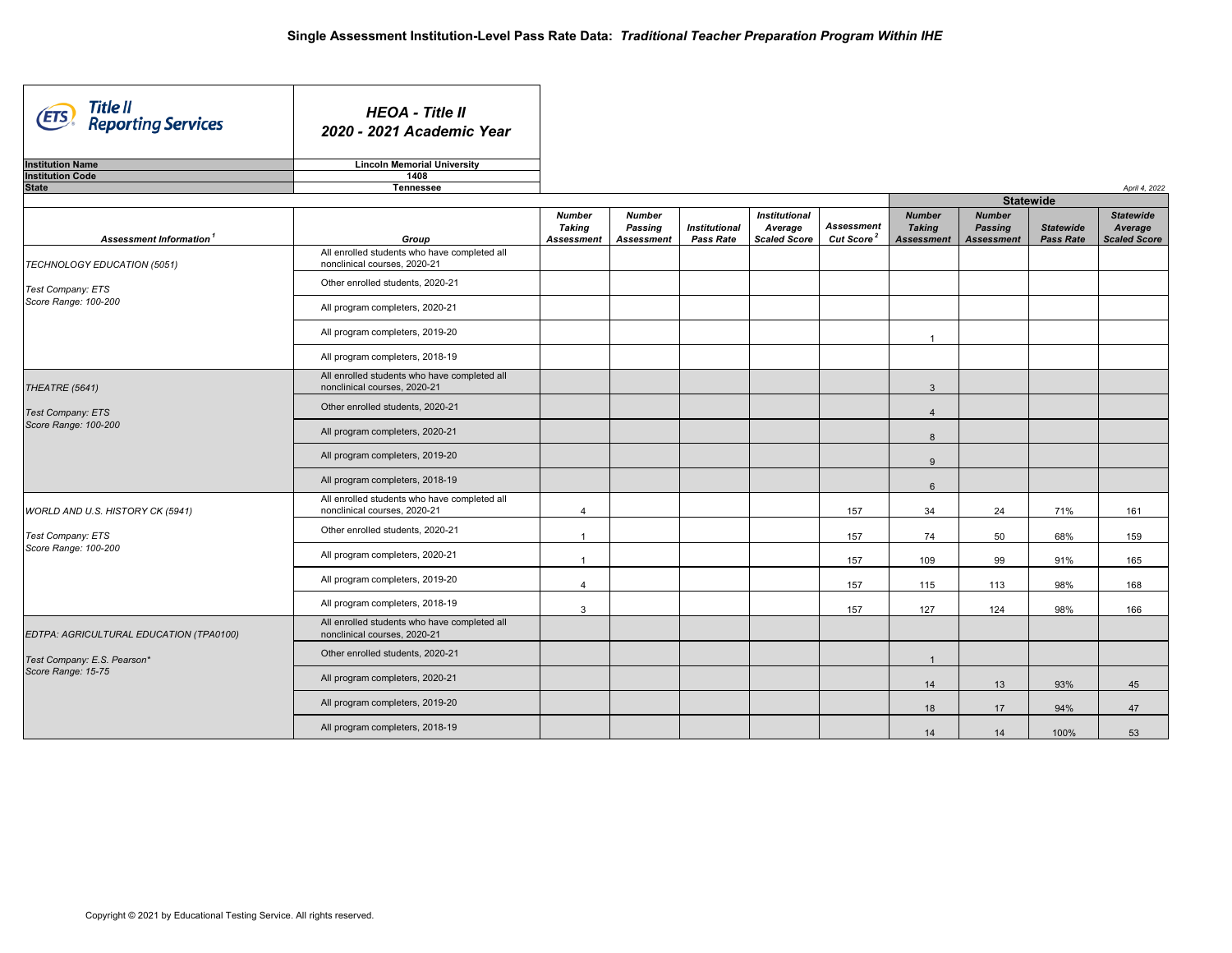| Title II<br>Reporting Services<br>(ETS                       | <b>HEOA - Title II</b><br>2020 - 2021 Academic Year                          |                                              |                                               |                                          |                                                        |                                             |                                                     |                                                      |                                      |                                                    |  |  |
|--------------------------------------------------------------|------------------------------------------------------------------------------|----------------------------------------------|-----------------------------------------------|------------------------------------------|--------------------------------------------------------|---------------------------------------------|-----------------------------------------------------|------------------------------------------------------|--------------------------------------|----------------------------------------------------|--|--|
| <b>Institution Name</b>                                      | <b>Lincoln Memorial University</b>                                           |                                              |                                               |                                          |                                                        |                                             |                                                     |                                                      |                                      |                                                    |  |  |
| <b>Institution Code</b>                                      | 1408                                                                         |                                              |                                               |                                          |                                                        |                                             |                                                     |                                                      |                                      |                                                    |  |  |
| <b>State</b>                                                 | <b>Tennessee</b>                                                             |                                              |                                               |                                          |                                                        |                                             |                                                     |                                                      |                                      | April 4, 2022                                      |  |  |
|                                                              |                                                                              |                                              |                                               |                                          |                                                        |                                             |                                                     | <b>Statewide</b>                                     |                                      |                                                    |  |  |
| Assessment Information <sup>1</sup>                          | Group                                                                        | <b>Number</b><br>Taking<br><b>Assessment</b> | <b>Number</b><br>Passing<br><b>Assessment</b> | <b>Institutional</b><br><b>Pass Rate</b> | <b>Institutional</b><br>Average<br><b>Scaled Score</b> | <b>Assessment</b><br>Cut Score <sup>2</sup> | <b>Number</b><br><b>Taking</b><br><b>Assessment</b> | <b>Number</b><br><b>Passing</b><br><b>Assessment</b> | <b>Statewide</b><br><b>Pass Rate</b> | <b>Statewide</b><br>Average<br><b>Scaled Score</b> |  |  |
| EDTPA: BUSINESS EDUCATION (TPA0102)                          | All enrolled students who have completed all<br>nonclinical courses, 2020-21 |                                              |                                               |                                          |                                                        |                                             |                                                     |                                                      |                                      |                                                    |  |  |
| Test Company: E.S. Pearson*                                  | Other enrolled students, 2020-21                                             |                                              |                                               |                                          |                                                        |                                             |                                                     |                                                      |                                      |                                                    |  |  |
| Score Range: 15-75                                           | All program completers, 2020-21                                              | $\overline{\mathbf{4}}$                      |                                               |                                          |                                                        | 40                                          | $\overline{7}$                                      |                                                      |                                      |                                                    |  |  |
|                                                              | All program completers, 2019-20                                              | 2                                            |                                               |                                          |                                                        | 40                                          | 6                                                   |                                                      |                                      |                                                    |  |  |
|                                                              | All program completers, 2018-19                                              | 2                                            |                                               |                                          |                                                        | 37                                          | 6                                                   |                                                      |                                      |                                                    |  |  |
| EDTPA: CLASSICAL LANGUAGES (TPA0104)                         | All enrolled students who have completed all<br>nonclinical courses, 2020-21 |                                              |                                               |                                          |                                                        |                                             |                                                     |                                                      |                                      |                                                    |  |  |
| Test Company: E.S. Pearson*                                  | Other enrolled students, 2020-21                                             |                                              |                                               |                                          |                                                        |                                             |                                                     |                                                      |                                      |                                                    |  |  |
| Score Range: 13-65                                           | All program completers, 2020-21                                              |                                              |                                               |                                          |                                                        |                                             |                                                     |                                                      |                                      |                                                    |  |  |
|                                                              | All program completers, 2019-20                                              |                                              |                                               |                                          |                                                        |                                             |                                                     |                                                      |                                      |                                                    |  |  |
|                                                              | All program completers, 2018-19                                              |                                              |                                               |                                          |                                                        |                                             | $\overline{1}$                                      |                                                      |                                      |                                                    |  |  |
| EDTPA: EARLY CHILDHOOD (TPA0014)                             | All enrolled students who have completed all<br>nonclinical courses, 2020-21 |                                              |                                               |                                          |                                                        |                                             | $\overline{2}$                                      |                                                      |                                      |                                                    |  |  |
| Test Company: E.S. Pearson*                                  | Other enrolled students, 2020-21                                             |                                              |                                               |                                          |                                                        |                                             | $\overline{4}$                                      |                                                      |                                      |                                                    |  |  |
| Score Range: 15-75                                           | All program completers, 2020-21                                              |                                              |                                               |                                          |                                                        |                                             | 141                                                 | 139                                                  | 99%                                  | 45                                                 |  |  |
|                                                              | All program completers, 2019-20                                              |                                              |                                               |                                          |                                                        |                                             | 131                                                 | 130                                                  | 99%                                  | 45                                                 |  |  |
|                                                              | All program completers, 2018-19                                              |                                              |                                               |                                          |                                                        |                                             | 101                                                 | 99                                                   | 98%                                  | 45                                                 |  |  |
| EDTPA: ELEM ED LITERACY WITH MATHEMATICS TASK 4<br>(TPA0110) | All enrolled students who have completed all<br>nonclinical courses, 2020-21 |                                              |                                               |                                          |                                                        |                                             | $\overline{4}$                                      |                                                      |                                      |                                                    |  |  |
| Test Company: E.S. Pearson*                                  | Other enrolled students, 2020-21                                             |                                              |                                               |                                          |                                                        |                                             | $\overline{2}$                                      |                                                      |                                      |                                                    |  |  |
| Score Range: 18-90                                           | All program completers, 2020-21                                              |                                              |                                               |                                          |                                                        |                                             | 143                                                 | 143                                                  | 100%                                 | 55                                                 |  |  |
|                                                              | All program completers, 2019-20                                              |                                              |                                               |                                          |                                                        |                                             | 71                                                  | 71                                                   | 100%                                 | 56                                                 |  |  |
|                                                              | All program completers, 2018-19                                              |                                              |                                               |                                          |                                                        |                                             | 88                                                  | 88                                                   | 100%                                 | 55                                                 |  |  |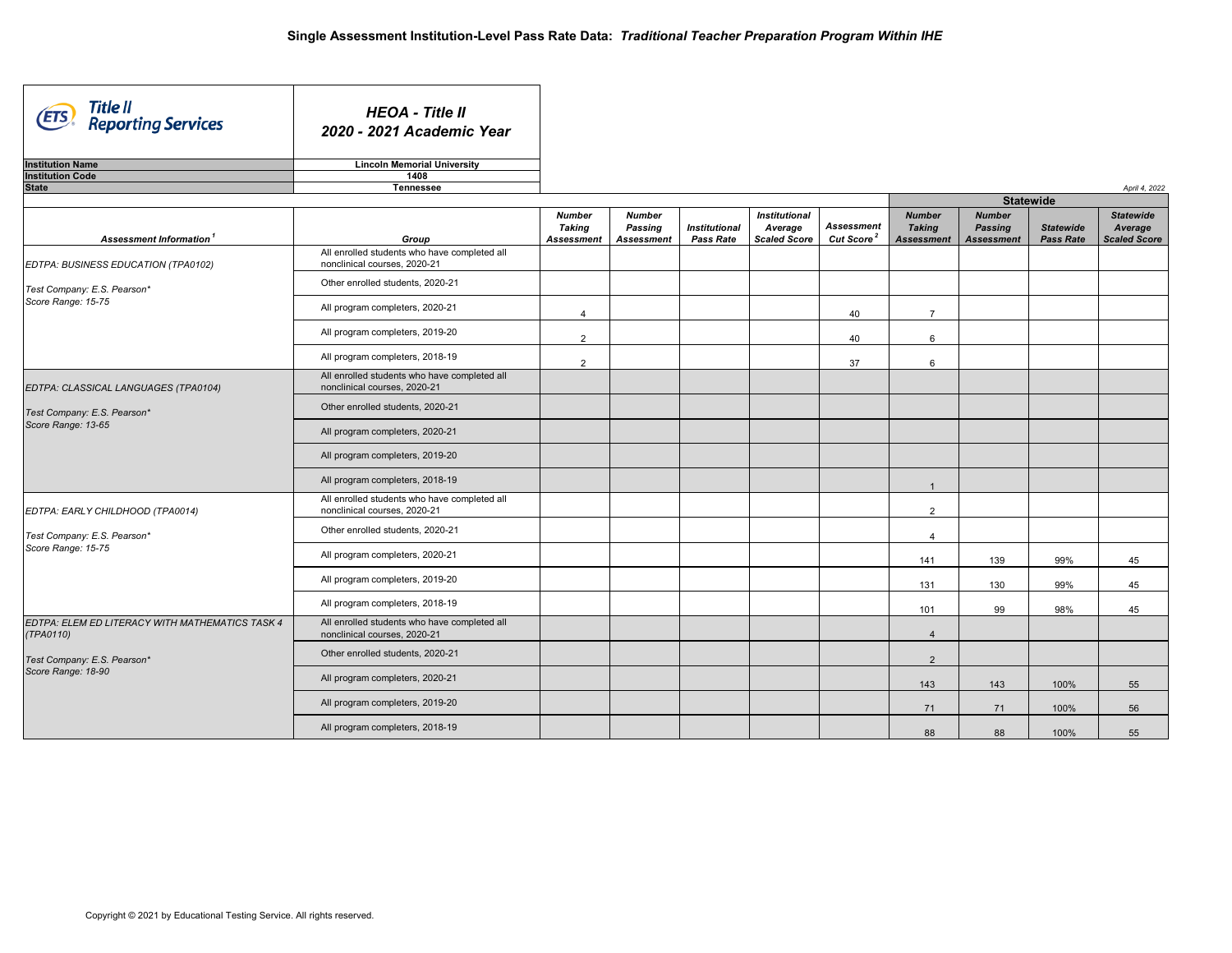| Title II<br>Reporting Services<br>(ETS                       | <b>HEOA - Title II</b><br>2020 - 2021 Academic Year                          |                                       |                                               |                                          |                                                        |                                             |                                              |                                                      |                                      |                                                    |  |
|--------------------------------------------------------------|------------------------------------------------------------------------------|---------------------------------------|-----------------------------------------------|------------------------------------------|--------------------------------------------------------|---------------------------------------------|----------------------------------------------|------------------------------------------------------|--------------------------------------|----------------------------------------------------|--|
| <b>Institution Name</b>                                      | <b>Lincoln Memorial University</b>                                           |                                       |                                               |                                          |                                                        |                                             |                                              |                                                      |                                      |                                                    |  |
| <b>Institution Code</b><br><b>State</b>                      | 1408<br><b>Tennessee</b>                                                     |                                       |                                               |                                          |                                                        |                                             |                                              |                                                      |                                      | April 4, 2022                                      |  |
|                                                              |                                                                              |                                       |                                               |                                          |                                                        |                                             |                                              |                                                      | <b>Statewide</b>                     |                                                    |  |
| Assessment Information <sup>1</sup>                          | Group                                                                        | <b>Number</b><br>Taking<br>Assessment | <b>Number</b><br>Passing<br><b>Assessment</b> | <b>Institutional</b><br><b>Pass Rate</b> | <b>Institutional</b><br>Average<br><b>Scaled Score</b> | <b>Assessment</b><br>Cut Score <sup>2</sup> | <b>Number</b><br><b>Taking</b><br>Assessment | <b>Number</b><br><b>Passing</b><br><b>Assessment</b> | <b>Statewide</b><br><b>Pass Rate</b> | <b>Statewide</b><br>Average<br><b>Scaled Score</b> |  |
| EDTPA: ELEM ED MATHEMATICS WITH LITERACY TASK 4<br>(TPA0149) | All enrolled students who have completed all<br>nonclinical courses, 2020-21 |                                       |                                               |                                          |                                                        |                                             |                                              |                                                      |                                      |                                                    |  |
| Test Company: E.S. Pearson*                                  | Other enrolled students, 2020-21                                             |                                       |                                               |                                          |                                                        |                                             |                                              |                                                      |                                      |                                                    |  |
| Score Range: 18-90                                           | All program completers, 2020-21                                              |                                       |                                               |                                          |                                                        |                                             | 12                                           | 12                                                   | 100%                                 | 57                                                 |  |
|                                                              | All program completers, 2019-20                                              |                                       |                                               |                                          |                                                        |                                             | 3                                            |                                                      |                                      |                                                    |  |
|                                                              | All program completers, 2018-19                                              |                                       |                                               |                                          |                                                        |                                             |                                              |                                                      |                                      |                                                    |  |
| EDTPA: ELEMENTARY LITERACY (TPA0001)                         | All enrolled students who have completed all<br>nonclinical courses, 2020-21 |                                       |                                               |                                          |                                                        |                                             | 23                                           | 22                                                   | 96%                                  | 46                                                 |  |
| Test Company: E.S. Pearson*                                  | Other enrolled students, 2020-21                                             |                                       |                                               |                                          |                                                        |                                             | 9                                            |                                                      |                                      |                                                    |  |
| Score Range: 15-75                                           | All program completers, 2020-21                                              | 19                                    | 19                                            | 100%                                     | 46                                                     | 40                                          | 228                                          | 226                                                  | 99%                                  | 47                                                 |  |
|                                                              | All program completers, 2019-20                                              | 19                                    | 19                                            | 100%                                     | 47                                                     | 40                                          | 381                                          | 379                                                  | 99%                                  | 47                                                 |  |
|                                                              | All program completers, 2018-19                                              | $5\overline{)}$                       |                                               |                                          |                                                        | 37                                          | 242                                          | 242                                                  | 100%                                 | 48                                                 |  |
| EDTPA: ELEMENTARY MATHEMATICS (TPA0002)                      | All enrolled students who have completed all<br>nonclinical courses, 2020-21 |                                       |                                               |                                          |                                                        |                                             | $\overline{4}$                               |                                                      |                                      |                                                    |  |
| Test Company: E.S. Pearson*                                  | Other enrolled students, 2020-21                                             |                                       |                                               |                                          |                                                        |                                             | $\overline{2}$                               |                                                      |                                      |                                                    |  |
| Score Range: 15-75                                           | All program completers, 2020-21                                              |                                       |                                               |                                          |                                                        |                                             | 248                                          | 245                                                  | 99%                                  | 46                                                 |  |
|                                                              | All program completers, 2019-20                                              |                                       |                                               |                                          |                                                        |                                             | 243                                          | 241                                                  | 99%                                  | 48                                                 |  |
|                                                              | All program completers, 2018-19                                              |                                       |                                               |                                          |                                                        |                                             | 255                                          | 255                                                  | 100%                                 | 48                                                 |  |
| EDTPA: ENGLISH AS AN ADDITIONAL LANGUAGE<br>(TPA0115)        | All enrolled students who have completed all<br>nonclinical courses, 2020-21 |                                       |                                               |                                          |                                                        |                                             |                                              |                                                      |                                      |                                                    |  |
| Test Company: E.S. Pearson*                                  | Other enrolled students, 2020-21                                             |                                       |                                               |                                          |                                                        |                                             |                                              |                                                      |                                      |                                                    |  |
| Score Range: 15-75                                           | All program completers, 2020-21                                              |                                       |                                               |                                          |                                                        |                                             | 16                                           | 16                                                   | 100%                                 | 48                                                 |  |
|                                                              | All program completers, 2019-20                                              |                                       |                                               |                                          |                                                        |                                             | 15                                           | 15                                                   | 100%                                 | 52                                                 |  |
|                                                              | All program completers, 2018-19                                              |                                       |                                               |                                          |                                                        |                                             | 20                                           | 20                                                   | 100%                                 | 53                                                 |  |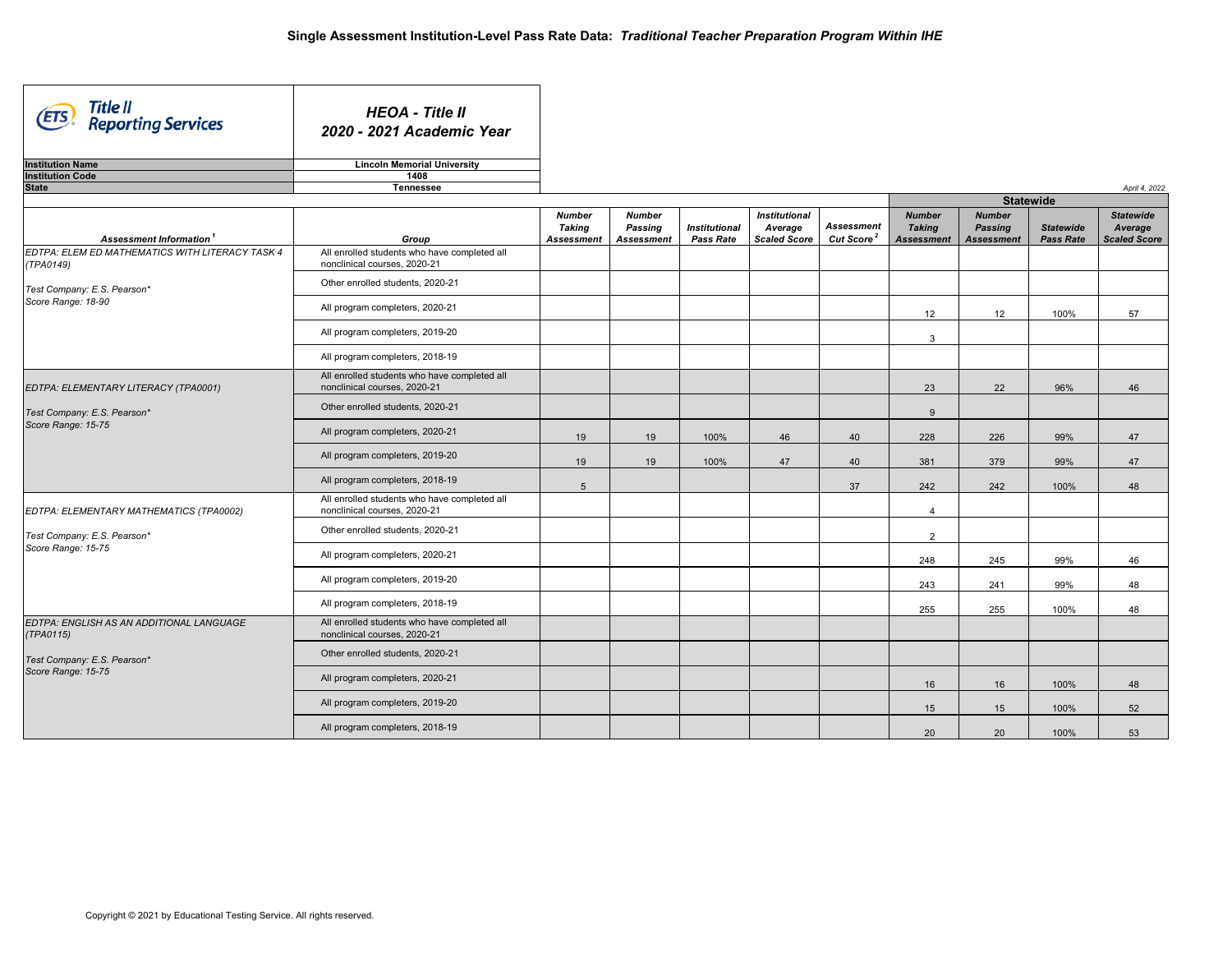| Title II<br>Reporting Services<br><b>ETS</b>  | <b>HEOA - Title II</b><br>2020 - 2021 Academic Year                          |                                                     |                                               |                                          |                                                        |                                             |                                                     |                                                      |                                      |                                                    |
|-----------------------------------------------|------------------------------------------------------------------------------|-----------------------------------------------------|-----------------------------------------------|------------------------------------------|--------------------------------------------------------|---------------------------------------------|-----------------------------------------------------|------------------------------------------------------|--------------------------------------|----------------------------------------------------|
| <b>Institution Name</b>                       | <b>Lincoln Memorial University</b>                                           |                                                     |                                               |                                          |                                                        |                                             |                                                     |                                                      |                                      |                                                    |
| <b>Institution Code</b>                       | 1408                                                                         |                                                     |                                               |                                          |                                                        |                                             |                                                     |                                                      |                                      |                                                    |
| <b>State</b>                                  | Tennessee                                                                    |                                                     |                                               |                                          |                                                        |                                             |                                                     |                                                      |                                      | April 4, 2022                                      |
|                                               |                                                                              |                                                     |                                               |                                          |                                                        |                                             |                                                     |                                                      | <b>Statewide</b>                     |                                                    |
| Assessment Information <sup>1</sup>           | Group                                                                        | <b>Number</b><br><b>Taking</b><br><b>Assessment</b> | <b>Number</b><br>Passing<br><b>Assessment</b> | <b>Institutional</b><br><b>Pass Rate</b> | <b>Institutional</b><br>Average<br><b>Scaled Score</b> | <b>Assessment</b><br>Cut Score <sup>2</sup> | <b>Number</b><br><b>Taking</b><br><b>Assessment</b> | <b>Number</b><br><b>Passing</b><br><b>Assessment</b> | <b>Statewide</b><br><b>Pass Rate</b> | <b>Statewide</b><br>Average<br><b>Scaled Score</b> |
| EDTPA: FAMILY AND CONSUMER SCIENCES (TPA0117) | All enrolled students who have completed all<br>nonclinical courses, 2020-21 |                                                     |                                               |                                          |                                                        |                                             |                                                     |                                                      |                                      |                                                    |
| Test Company: E.S. Pearson*                   | Other enrolled students, 2020-21                                             |                                                     |                                               |                                          |                                                        |                                             |                                                     |                                                      |                                      |                                                    |
| Score Range: 15-75                            | All program completers, 2020-21                                              |                                                     |                                               |                                          |                                                        |                                             |                                                     |                                                      |                                      |                                                    |
|                                               | All program completers, 2019-20                                              |                                                     |                                               |                                          |                                                        |                                             | $\overline{4}$                                      |                                                      |                                      |                                                    |
|                                               | All program completers, 2018-19                                              |                                                     |                                               |                                          |                                                        |                                             |                                                     |                                                      |                                      |                                                    |
| EDTPA: HEALTH EDUCATION (TPA0119)             | All enrolled students who have completed all<br>nonclinical courses, 2020-21 |                                                     |                                               |                                          |                                                        |                                             |                                                     |                                                      |                                      |                                                    |
| Test Company: E.S. Pearson*                   | Other enrolled students, 2020-21                                             |                                                     |                                               |                                          |                                                        |                                             |                                                     |                                                      |                                      |                                                    |
| Score Range: 15-75                            | All program completers, 2020-21                                              |                                                     |                                               |                                          |                                                        |                                             | $\overline{2}$                                      |                                                      |                                      |                                                    |
|                                               | All program completers, 2019-20                                              |                                                     |                                               |                                          |                                                        |                                             | $\mathbf{1}$                                        |                                                      |                                      |                                                    |
|                                               | All program completers, 2018-19                                              |                                                     |                                               |                                          |                                                        |                                             |                                                     |                                                      |                                      |                                                    |
| EDTPA: K-12 PERFORMING ARTS (TPA0021)         | All enrolled students who have completed all<br>nonclinical courses, 2020-21 |                                                     |                                               |                                          |                                                        |                                             |                                                     |                                                      |                                      |                                                    |
| Test Company: E.S. Pearson*                   | Other enrolled students, 2020-21                                             |                                                     |                                               |                                          |                                                        |                                             | $\overline{4}$                                      |                                                      |                                      |                                                    |
| Score Range: 15-75                            | All program completers, 2020-21                                              |                                                     |                                               |                                          |                                                        |                                             | 88                                                  | 88                                                   | 100%                                 | 48                                                 |
|                                               | All program completers, 2019-20                                              | 1                                                   |                                               |                                          |                                                        | 40                                          | 97                                                  | 92                                                   | 95%                                  | 47                                                 |
|                                               | All program completers, 2018-19                                              |                                                     |                                               |                                          |                                                        |                                             | 78                                                  | 77                                                   | 99%                                  | 47                                                 |
| EDTPA: LIBRARY SPECIALIST (TPA0127)           | All enrolled students who have completed all<br>nonclinical courses, 2020-21 |                                                     |                                               |                                          |                                                        |                                             |                                                     |                                                      |                                      |                                                    |
| Test Company: E.S. Pearson*                   | Other enrolled students, 2020-21                                             |                                                     |                                               |                                          |                                                        |                                             |                                                     |                                                      |                                      |                                                    |
| Score Range: 15-75                            | All program completers, 2020-21                                              |                                                     |                                               |                                          |                                                        |                                             | $\overline{1}$                                      |                                                      |                                      |                                                    |
|                                               | All program completers, 2019-20                                              |                                                     |                                               |                                          |                                                        |                                             | 5                                                   |                                                      |                                      |                                                    |
|                                               | All program completers, 2018-19                                              |                                                     |                                               |                                          |                                                        |                                             | $\mathbf{1}$                                        |                                                      |                                      |                                                    |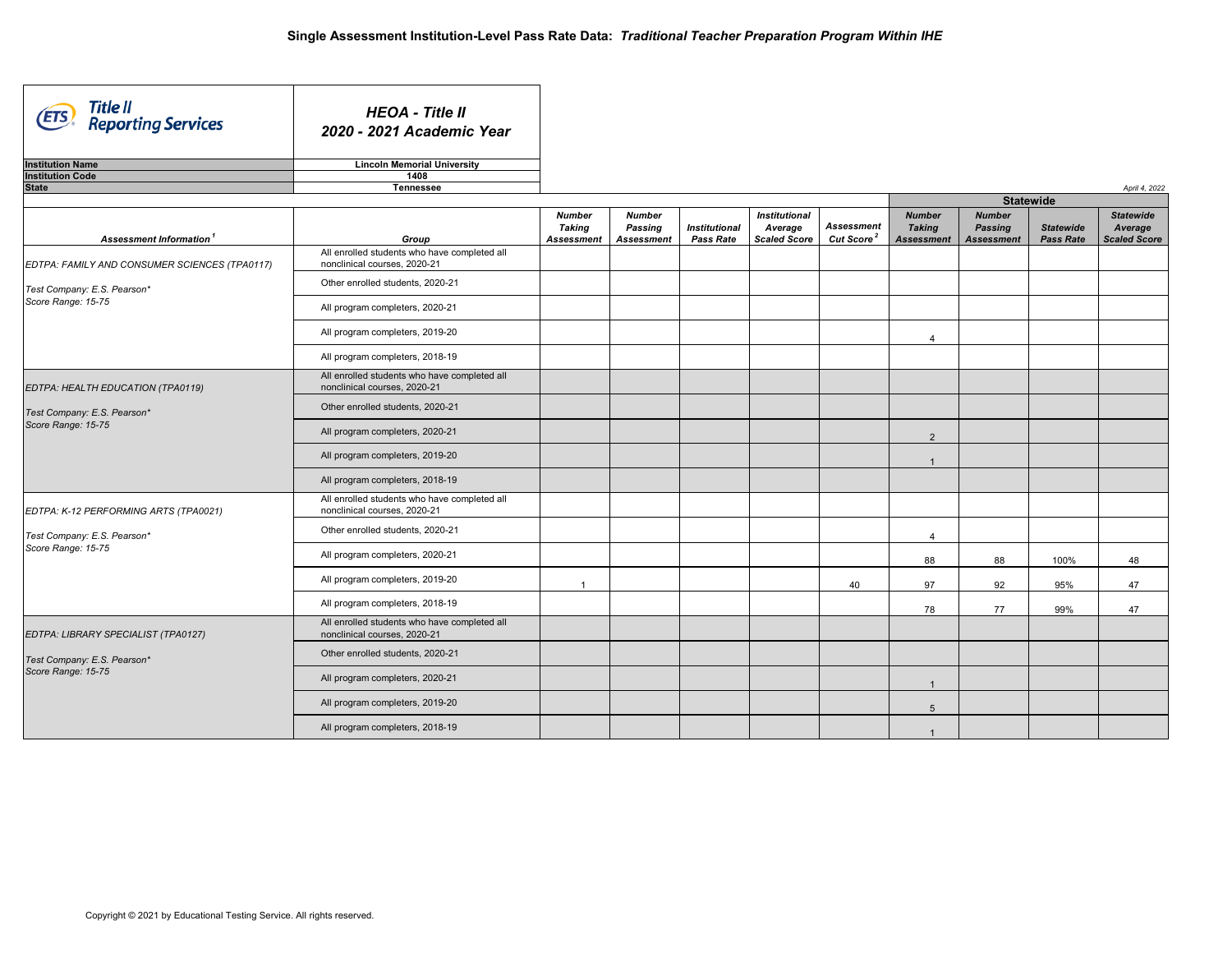| Title II<br>Reporting Services<br>ETS)                      | <b>HEOA - Title II</b><br>2020 - 2021 Academic Year                          |                                                     |                                               |                                          |                                                        |                                             |                                                     |                                                      |                                      |                                                    |  |  |
|-------------------------------------------------------------|------------------------------------------------------------------------------|-----------------------------------------------------|-----------------------------------------------|------------------------------------------|--------------------------------------------------------|---------------------------------------------|-----------------------------------------------------|------------------------------------------------------|--------------------------------------|----------------------------------------------------|--|--|
| <b>Institution Name</b>                                     | <b>Lincoln Memorial University</b>                                           |                                                     |                                               |                                          |                                                        |                                             |                                                     |                                                      |                                      |                                                    |  |  |
| <b>Institution Code</b>                                     | 1408                                                                         |                                                     |                                               |                                          |                                                        |                                             |                                                     |                                                      |                                      |                                                    |  |  |
| <b>State</b>                                                | <b>Tennessee</b>                                                             |                                                     |                                               |                                          |                                                        |                                             |                                                     |                                                      |                                      | April 4, 2022                                      |  |  |
|                                                             |                                                                              |                                                     |                                               |                                          |                                                        |                                             |                                                     | <b>Statewide</b>                                     |                                      |                                                    |  |  |
| Assessment Information <sup>1</sup>                         | Group                                                                        | <b>Number</b><br><b>Taking</b><br><b>Assessment</b> | <b>Number</b><br>Passing<br><b>Assessment</b> | <b>Institutional</b><br><b>Pass Rate</b> | <b>Institutional</b><br>Average<br><b>Scaled Score</b> | <b>Assessment</b><br>Cut Score <sup>2</sup> | <b>Number</b><br><b>Taking</b><br><b>Assessment</b> | <b>Number</b><br><b>Passing</b><br><b>Assessment</b> | <b>Statewide</b><br><b>Pass Rate</b> | <b>Statewide</b><br>Average<br><b>Scaled Score</b> |  |  |
| EDTPA: MIDDLE CHILDHOOD ENGLISH LANGUAGE ARTS<br>(TPA0018)  | All enrolled students who have completed all<br>nonclinical courses, 2020-21 |                                                     |                                               |                                          |                                                        |                                             |                                                     |                                                      |                                      |                                                    |  |  |
| Test Company: E.S. Pearson*                                 | Other enrolled students, 2020-21                                             |                                                     |                                               |                                          |                                                        |                                             |                                                     |                                                      |                                      |                                                    |  |  |
| Score Range: 15-75                                          | All program completers, 2020-21                                              |                                                     |                                               |                                          |                                                        |                                             | 10                                                  | 10                                                   | 100%                                 | 48                                                 |  |  |
|                                                             | All program completers, 2019-20                                              |                                                     |                                               |                                          |                                                        |                                             | 2                                                   |                                                      |                                      |                                                    |  |  |
|                                                             | All program completers, 2018-19                                              |                                                     |                                               |                                          |                                                        |                                             |                                                     |                                                      |                                      |                                                    |  |  |
| EDTPA: MIDDLE CHILDHOOD HISTORY-SOCIAL STUDIES<br>(TPA0019) | All enrolled students who have completed all<br>nonclinical courses, 2020-21 |                                                     |                                               |                                          |                                                        |                                             |                                                     |                                                      |                                      |                                                    |  |  |
| Test Company: E.S. Pearson*                                 | Other enrolled students, 2020-21                                             |                                                     |                                               |                                          |                                                        |                                             | $\overline{1}$                                      |                                                      |                                      |                                                    |  |  |
| Score Range: 15-75                                          | All program completers, 2020-21                                              |                                                     |                                               |                                          |                                                        |                                             | 5                                                   |                                                      |                                      |                                                    |  |  |
|                                                             | All program completers, 2019-20                                              |                                                     |                                               |                                          |                                                        |                                             | $\overline{7}$                                      |                                                      |                                      |                                                    |  |  |
|                                                             | All program completers, 2018-19                                              |                                                     |                                               |                                          |                                                        |                                             | $\overline{2}$                                      |                                                      |                                      |                                                    |  |  |
| EDTPA: MIDDLE CHILDHOOD MATHEMATICS (TPA0016)               | All enrolled students who have completed all<br>nonclinical courses, 2020-21 |                                                     |                                               |                                          |                                                        |                                             | 10                                                  | 10                                                   | 100%                                 | 49                                                 |  |  |
| Test Company: E.S. Pearson*                                 | Other enrolled students, 2020-21                                             |                                                     |                                               |                                          |                                                        |                                             | $\overline{2}$                                      |                                                      |                                      |                                                    |  |  |
| Score Range: 15-75                                          | All program completers, 2020-21                                              |                                                     |                                               |                                          |                                                        |                                             | 20                                                  | 20                                                   | 100%                                 | 47                                                 |  |  |
|                                                             | All program completers, 2019-20                                              |                                                     |                                               |                                          |                                                        |                                             | 23                                                  | 23                                                   | 100%                                 | 47                                                 |  |  |
|                                                             | All program completers, 2018-19                                              |                                                     |                                               |                                          |                                                        |                                             | 18                                                  | 18                                                   | 100%                                 | 48                                                 |  |  |
| EDTPA: MIDDLE CHILDHOOD SCIENCE (TPA0017)                   | All enrolled students who have completed all<br>nonclinical courses, 2020-21 |                                                     |                                               |                                          |                                                        |                                             |                                                     |                                                      |                                      |                                                    |  |  |
| Test Company: E.S. Pearson*                                 | Other enrolled students, 2020-21                                             |                                                     |                                               |                                          |                                                        |                                             | $\overline{1}$                                      |                                                      |                                      |                                                    |  |  |
| Score Range: 15-75                                          | All program completers, 2020-21                                              |                                                     |                                               |                                          |                                                        |                                             | 5                                                   |                                                      |                                      |                                                    |  |  |
|                                                             | All program completers, 2019-20                                              |                                                     |                                               |                                          |                                                        |                                             | $5\overline{)}$                                     |                                                      |                                      |                                                    |  |  |
|                                                             | All program completers, 2018-19                                              |                                                     |                                               |                                          |                                                        |                                             | $6\phantom{1}$                                      |                                                      |                                      |                                                    |  |  |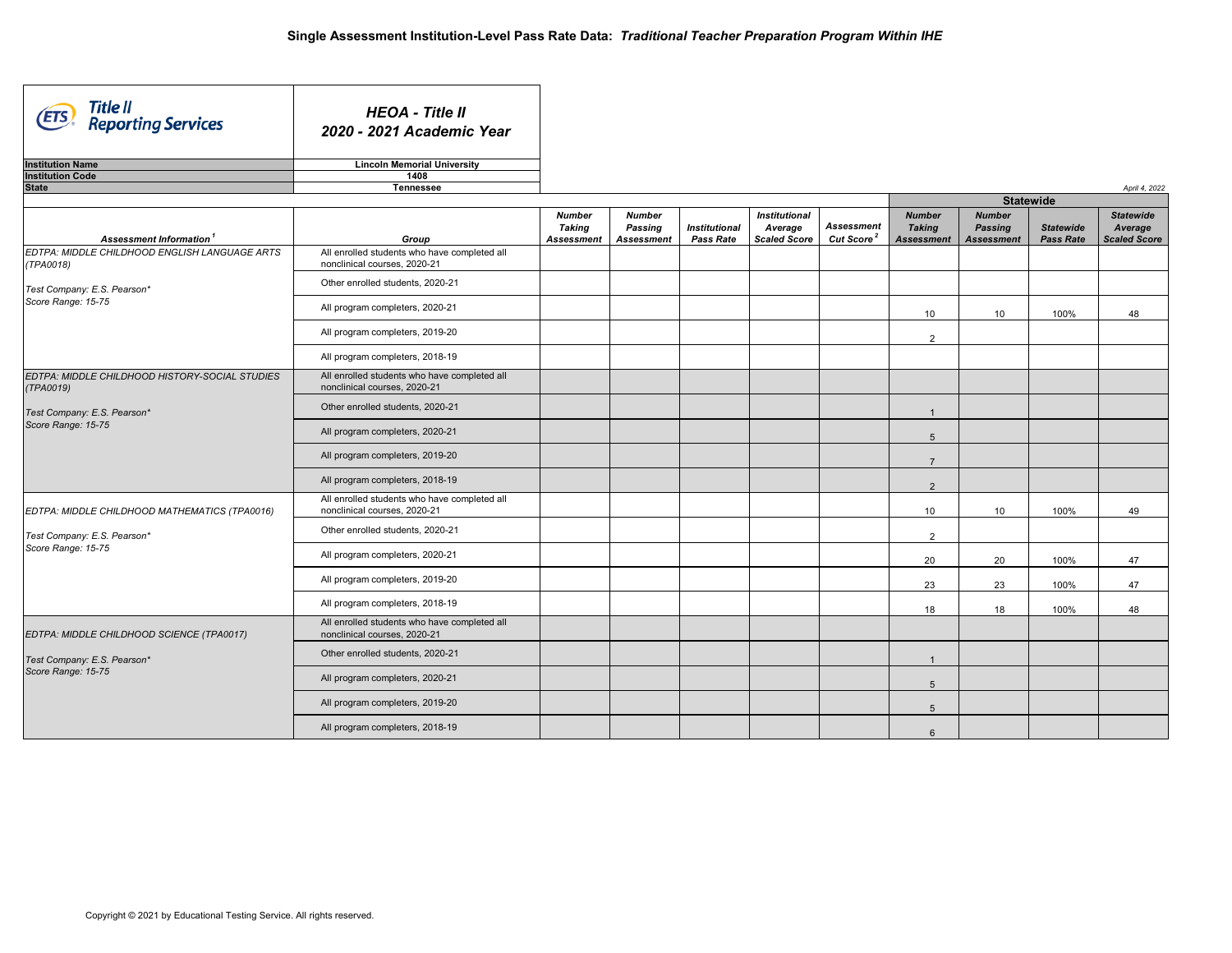| Title II<br>Reporting Services<br>(ETS               | <b>HEOA - Title II</b><br>2020 - 2021 Academic Year                          |                                                     |                                        |                                          |                                                        |                                             |                                              |                                                      |                                      |                                                    |  |  |
|------------------------------------------------------|------------------------------------------------------------------------------|-----------------------------------------------------|----------------------------------------|------------------------------------------|--------------------------------------------------------|---------------------------------------------|----------------------------------------------|------------------------------------------------------|--------------------------------------|----------------------------------------------------|--|--|
| <b>Institution Name</b>                              | <b>Lincoln Memorial University</b>                                           |                                                     |                                        |                                          |                                                        |                                             |                                              |                                                      |                                      |                                                    |  |  |
| <b>Institution Code</b><br><b>State</b>              | 1408<br><b>Tennessee</b>                                                     |                                                     |                                        |                                          |                                                        |                                             |                                              |                                                      |                                      | April 4, 2022                                      |  |  |
|                                                      |                                                                              |                                                     |                                        |                                          |                                                        |                                             |                                              | <b>Statewide</b>                                     |                                      |                                                    |  |  |
| Assessment Information <sup>1</sup>                  | Group                                                                        | <b>Number</b><br><b>Taking</b><br><b>Assessment</b> | <b>Number</b><br>Passing<br>Assessment | <b>Institutional</b><br><b>Pass Rate</b> | <b>Institutional</b><br>Average<br><b>Scaled Score</b> | <b>Assessment</b><br>Cut Score <sup>2</sup> | <b>Number</b><br><b>Taking</b><br>Assessment | <b>Number</b><br><b>Passing</b><br><b>Assessment</b> | <b>Statewide</b><br><b>Pass Rate</b> | <b>Statewide</b><br>Average<br><b>Scaled Score</b> |  |  |
| EDTPA: PHYSICAL EDUCATION (TPA0011)                  | All enrolled students who have completed all<br>nonclinical courses, 2020-21 |                                                     |                                        |                                          |                                                        |                                             |                                              |                                                      |                                      |                                                    |  |  |
| Test Company: E.S. Pearson*                          | Other enrolled students, 2020-21                                             |                                                     |                                        |                                          |                                                        |                                             | $\overline{2}$                               |                                                      |                                      |                                                    |  |  |
| Score Range: 15-75                                   | All program completers, 2020-21                                              |                                                     |                                        |                                          |                                                        |                                             | 37                                           | 32                                                   | 86%                                  | 43                                                 |  |  |
|                                                      | All program completers, 2019-20                                              | 3                                                   |                                        |                                          |                                                        | 40                                          | 53                                           | 50                                                   | 94%                                  | 44                                                 |  |  |
|                                                      | All program completers, 2018-19                                              |                                                     |                                        |                                          |                                                        |                                             | 48                                           | 47                                                   | 98%                                  | 43                                                 |  |  |
| EDTPA: SECONDARY ENGLISH LANGUAGE ARTS<br>(TPA0003)  | All enrolled students who have completed all<br>nonclinical courses, 2020-21 |                                                     |                                        |                                          |                                                        |                                             | 10 <sup>1</sup>                              | 10                                                   | 100%                                 | 51                                                 |  |  |
| Test Company: E.S. Pearson*                          | Other enrolled students, 2020-21                                             |                                                     |                                        |                                          |                                                        |                                             | $\mathbf{3}$                                 |                                                      |                                      |                                                    |  |  |
| Score Range: 15-75                                   | All program completers, 2020-21                                              | $\overline{1}$                                      |                                        |                                          |                                                        | 40                                          | 90                                           | 89                                                   | 99%                                  | 48                                                 |  |  |
|                                                      | All program completers, 2019-20                                              | 6                                                   |                                        |                                          |                                                        | 40                                          | 116                                          | 115                                                  | 99%                                  | 48                                                 |  |  |
|                                                      | All program completers, 2018-19                                              | $\overline{1}$                                      |                                        |                                          |                                                        | 37                                          | 84                                           | 84                                                   | 100%                                 | 50                                                 |  |  |
| EDTPA: SECONDARY HISTORY-SOCIAL STUDIES<br>(TPA0004) | All enrolled students who have completed all<br>nonclinical courses, 2020-21 |                                                     |                                        |                                          |                                                        |                                             | 10                                           | 10                                                   | 100%                                 | 46                                                 |  |  |
| Test Company: E.S. Pearson*                          | Other enrolled students, 2020-21                                             |                                                     |                                        |                                          |                                                        |                                             | $5\phantom{.0}$                              |                                                      |                                      |                                                    |  |  |
| Score Range: 15-75                                   | All program completers, 2020-21                                              | $\overline{1}$                                      |                                        |                                          |                                                        | 40                                          | 78                                           | 77                                                   | 99%                                  | 47                                                 |  |  |
|                                                      | All program completers, 2019-20                                              | 3                                                   |                                        |                                          |                                                        | 40                                          | 110                                          | 110                                                  | 100%                                 | 47                                                 |  |  |
|                                                      | All program completers, 2018-19                                              | $\overline{2}$                                      |                                        |                                          |                                                        | 37                                          | 82                                           | 82                                                   | 100%                                 | 47                                                 |  |  |
| EDTPA: SECONDARY MATHEMATICS (TPA0005)               | All enrolled students who have completed all<br>nonclinical courses, 2020-21 |                                                     |                                        |                                          |                                                        |                                             | 2                                            |                                                      |                                      |                                                    |  |  |
| Test Company: E.S. Pearson*                          | Other enrolled students, 2020-21                                             |                                                     |                                        |                                          |                                                        |                                             | $6\overline{6}$                              |                                                      |                                      |                                                    |  |  |
| Score Range: 15-75                                   | All program completers, 2020-21                                              |                                                     |                                        |                                          |                                                        |                                             | 59                                           | 59                                                   | 100%                                 | 43                                                 |  |  |
|                                                      | All program completers, 2019-20                                              |                                                     |                                        |                                          |                                                        |                                             | 42                                           | 37                                                   | 88%                                  | 43                                                 |  |  |
|                                                      | All program completers, 2018-19                                              |                                                     |                                        |                                          |                                                        |                                             | 40                                           | 40                                                   | 100%                                 | 45                                                 |  |  |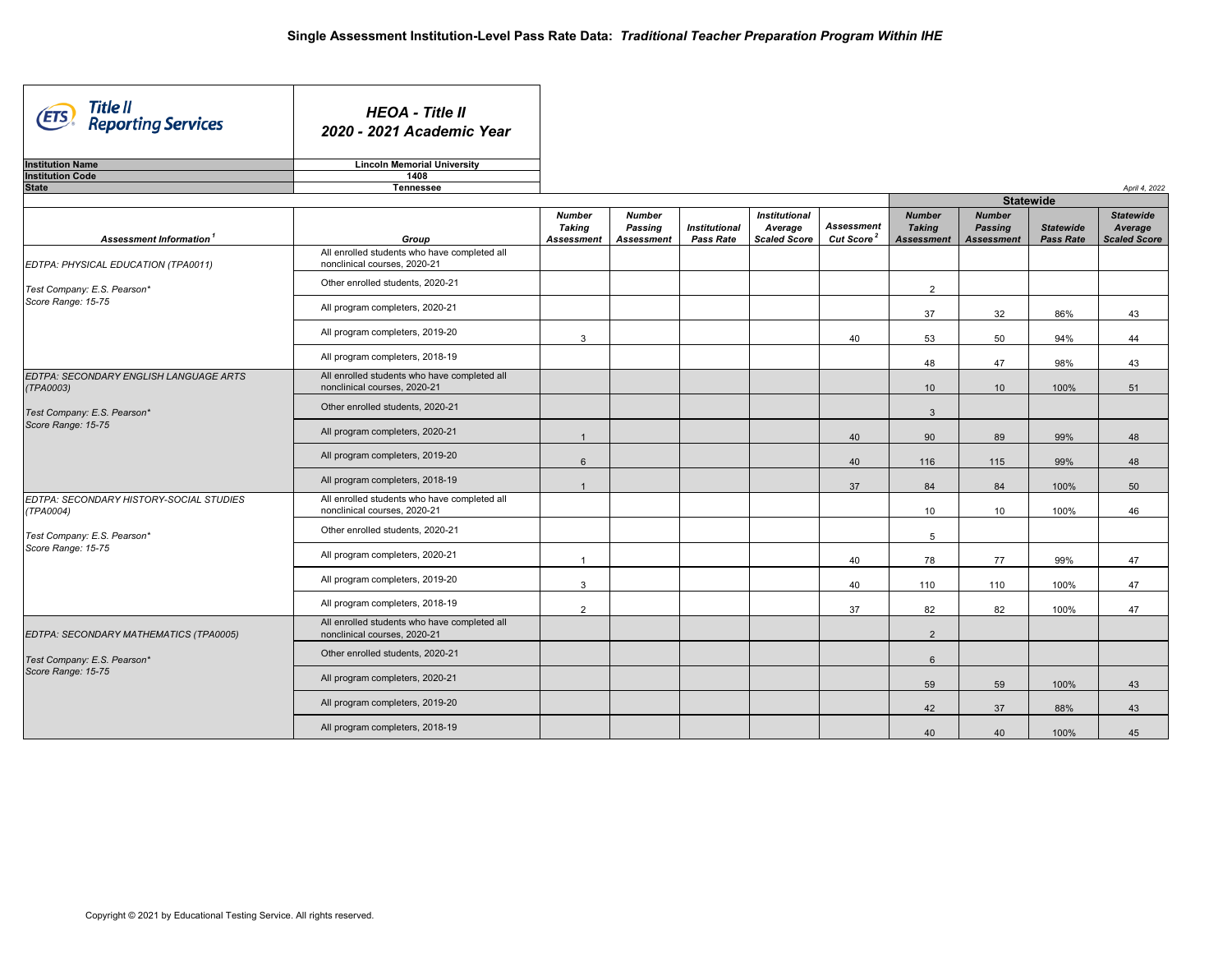| Title II<br>Reporting Services<br>(ETS | <b>HEOA - Title II</b><br>2020 - 2021 Academic Year                          |                                              |                                               |                                          |                                                        |                                             |                                                     |                                                      |                               |                                                    |
|----------------------------------------|------------------------------------------------------------------------------|----------------------------------------------|-----------------------------------------------|------------------------------------------|--------------------------------------------------------|---------------------------------------------|-----------------------------------------------------|------------------------------------------------------|-------------------------------|----------------------------------------------------|
| <b>Institution Name</b>                | <b>Lincoln Memorial University</b>                                           |                                              |                                               |                                          |                                                        |                                             |                                                     |                                                      |                               |                                                    |
| <b>Institution Code</b>                | 1408                                                                         |                                              |                                               |                                          |                                                        |                                             |                                                     |                                                      |                               |                                                    |
| <b>State</b>                           | Tennessee                                                                    |                                              |                                               |                                          |                                                        |                                             |                                                     |                                                      |                               | April 4, 2022                                      |
|                                        |                                                                              |                                              |                                               |                                          |                                                        |                                             |                                                     | <b>Statewide</b>                                     |                               |                                                    |
| Assessment Information <sup>1</sup>    | Group                                                                        | <b>Number</b><br>Taking<br><b>Assessment</b> | <b>Number</b><br>Passing<br><b>Assessment</b> | <b>Institutional</b><br><b>Pass Rate</b> | <b>Institutional</b><br>Average<br><b>Scaled Score</b> | <b>Assessment</b><br>Cut Score <sup>2</sup> | <b>Number</b><br><b>Taking</b><br><b>Assessment</b> | <b>Number</b><br><b>Passing</b><br><b>Assessment</b> | <b>Statewide</b><br>Pass Rate | <b>Statewide</b><br>Average<br><b>Scaled Score</b> |
| EDTPA: SECONDARY SCIENCE (TPA0006)     | All enrolled students who have completed all<br>nonclinical courses, 2020-21 |                                              |                                               |                                          |                                                        |                                             | $\mathbf{1}$                                        |                                                      |                               |                                                    |
| Test Company: E.S. Pearson*            | Other enrolled students, 2020-21                                             |                                              |                                               |                                          |                                                        |                                             | $\overline{1}$                                      |                                                      |                               |                                                    |
| Score Range: 15-75                     | All program completers, 2020-21                                              |                                              |                                               |                                          |                                                        |                                             | 47                                                  | 47                                                   | 100%                          | 46                                                 |
|                                        | All program completers, 2019-20                                              |                                              |                                               |                                          |                                                        |                                             | 39                                                  | 38                                                   | 97%                           | 46                                                 |
|                                        | All program completers, 2018-19                                              | $\overline{1}$                               |                                               |                                          |                                                        | 37                                          | 57                                                  | 57                                                   | 100%                          | 46                                                 |
| EDTPA: SPECIAL EDUCATION (TPA0012)     | All enrolled students who have completed all<br>nonclinical courses, 2020-21 |                                              |                                               |                                          |                                                        |                                             | $\mathbf{3}$                                        |                                                      |                               |                                                    |
| Test Company: E.S. Pearson*            | Other enrolled students, 2020-21                                             |                                              |                                               |                                          |                                                        |                                             | 14                                                  | 14                                                   | 100%                          | 47                                                 |
| Score Range: 15-75                     | All program completers, 2020-21                                              | 2                                            |                                               |                                          |                                                        | 40                                          | 129                                                 | 127                                                  | 98%                           | 47                                                 |
|                                        | All program completers, 2019-20                                              | $\mathbf{3}$                                 |                                               |                                          |                                                        | 40                                          | 129                                                 | 128                                                  | 99%                           | 48                                                 |
|                                        | All program completers, 2018-19                                              | 2                                            |                                               |                                          |                                                        | 37                                          | 141                                                 | 138                                                  | 98%                           | 47                                                 |
| EDTPA: VISUAL ARTS (TPA0015)           | All enrolled students who have completed all<br>nonclinical courses, 2020-21 |                                              |                                               |                                          |                                                        |                                             | $\overline{1}$                                      |                                                      |                               |                                                    |
| Test Company: E.S. Pearson*            | Other enrolled students, 2020-21                                             |                                              |                                               |                                          |                                                        |                                             |                                                     |                                                      |                               |                                                    |
| Score Range: 15-75                     | All program completers, 2020-21                                              | 2                                            |                                               |                                          |                                                        | 40                                          | 32                                                  | 32                                                   | 100%                          | 51                                                 |
|                                        | All program completers, 2019-20                                              | $\overline{1}$                               |                                               |                                          |                                                        | 40                                          | 31                                                  | 31                                                   | 100%                          | 53                                                 |
|                                        | All program completers, 2018-19                                              | $\overline{1}$                               |                                               |                                          |                                                        | 37                                          | 23                                                  | 23                                                   | 100%                          | 52                                                 |
| EDTPA: WORLD LANGUAGES (TPA0020)       | All enrolled students who have completed all<br>nonclinical courses, 2020-21 |                                              |                                               |                                          |                                                        |                                             | $\overline{1}$                                      |                                                      |                               |                                                    |
| Test Company: E.S. Pearson*            | Other enrolled students, 2020-21                                             |                                              |                                               |                                          |                                                        |                                             |                                                     |                                                      |                               |                                                    |
| Score Range: 13-65                     | All program completers, 2020-21                                              |                                              |                                               |                                          |                                                        |                                             | $\overline{7}$                                      |                                                      |                               |                                                    |
|                                        | All program completers, 2019-20                                              |                                              |                                               |                                          |                                                        |                                             | $5\overline{5}$                                     |                                                      |                               |                                                    |
|                                        | All program completers, 2018-19                                              |                                              |                                               |                                          |                                                        |                                             | $\overline{4}$                                      |                                                      |                               |                                                    |